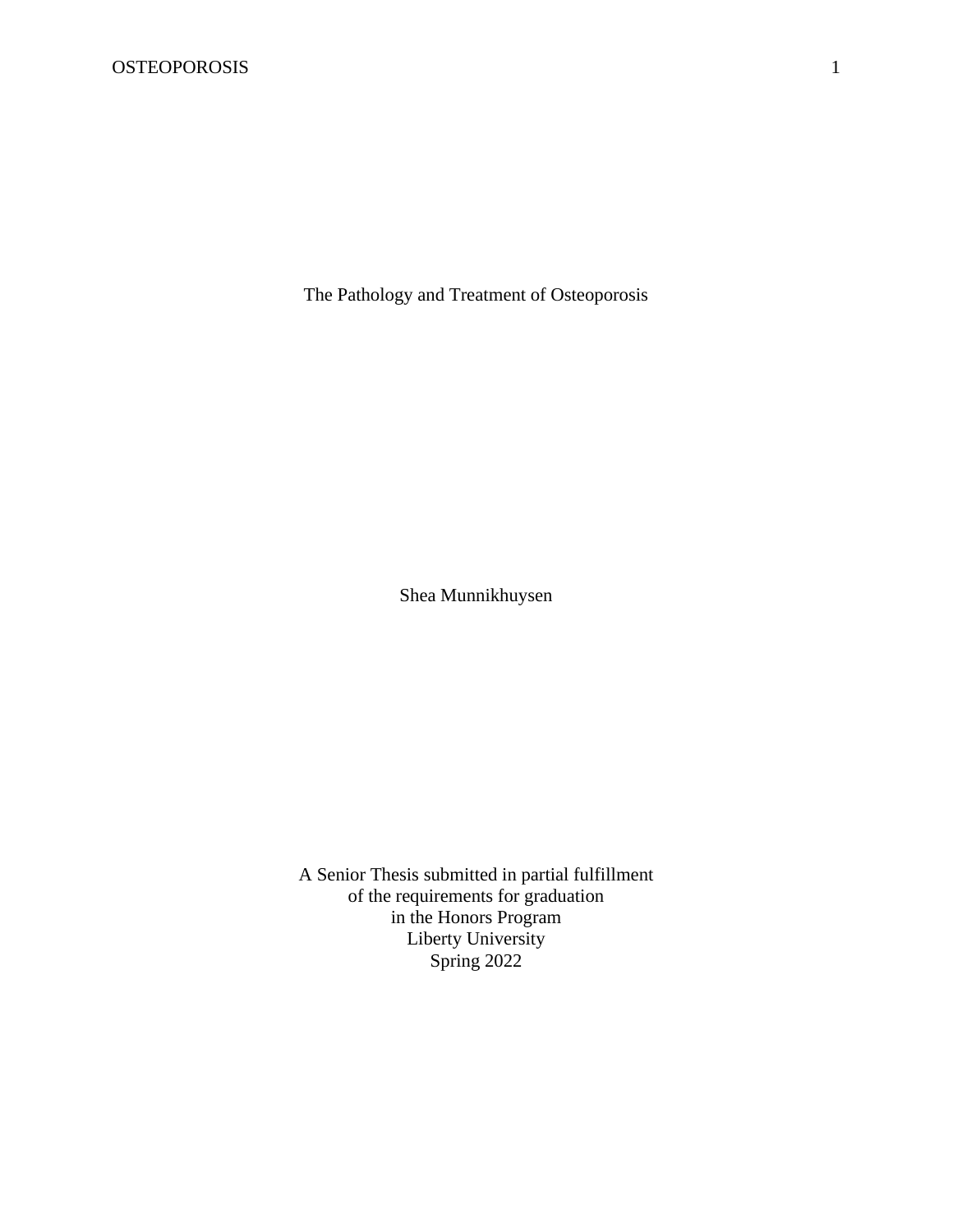Acceptance of Senior Honors Thesis

This Senior Honors Thesis is accepted in partial fulfillment of the requirements for graduation from the Honors Program of Liberty University.

> Lindsey Stevenson, Ph.D. Thesis Chair

\_\_\_\_\_\_\_\_\_\_\_\_\_\_\_\_\_\_\_\_\_\_\_\_\_\_\_\_\_\_

Kimberly Mitchell, Ph.D. Committee Member

\_\_\_\_\_\_\_\_\_\_\_\_\_\_\_\_\_\_\_\_\_\_\_\_\_\_\_\_\_\_

Cindy Goodrich, Ed.D. Assistant Honors Director

\_\_\_\_\_\_\_\_\_\_\_\_\_\_\_\_\_\_\_\_\_\_\_\_\_\_\_\_\_

\_\_\_\_\_\_\_\_\_\_\_\_\_\_\_\_\_\_\_\_\_\_\_\_\_\_\_\_\_\_ April 18, 2022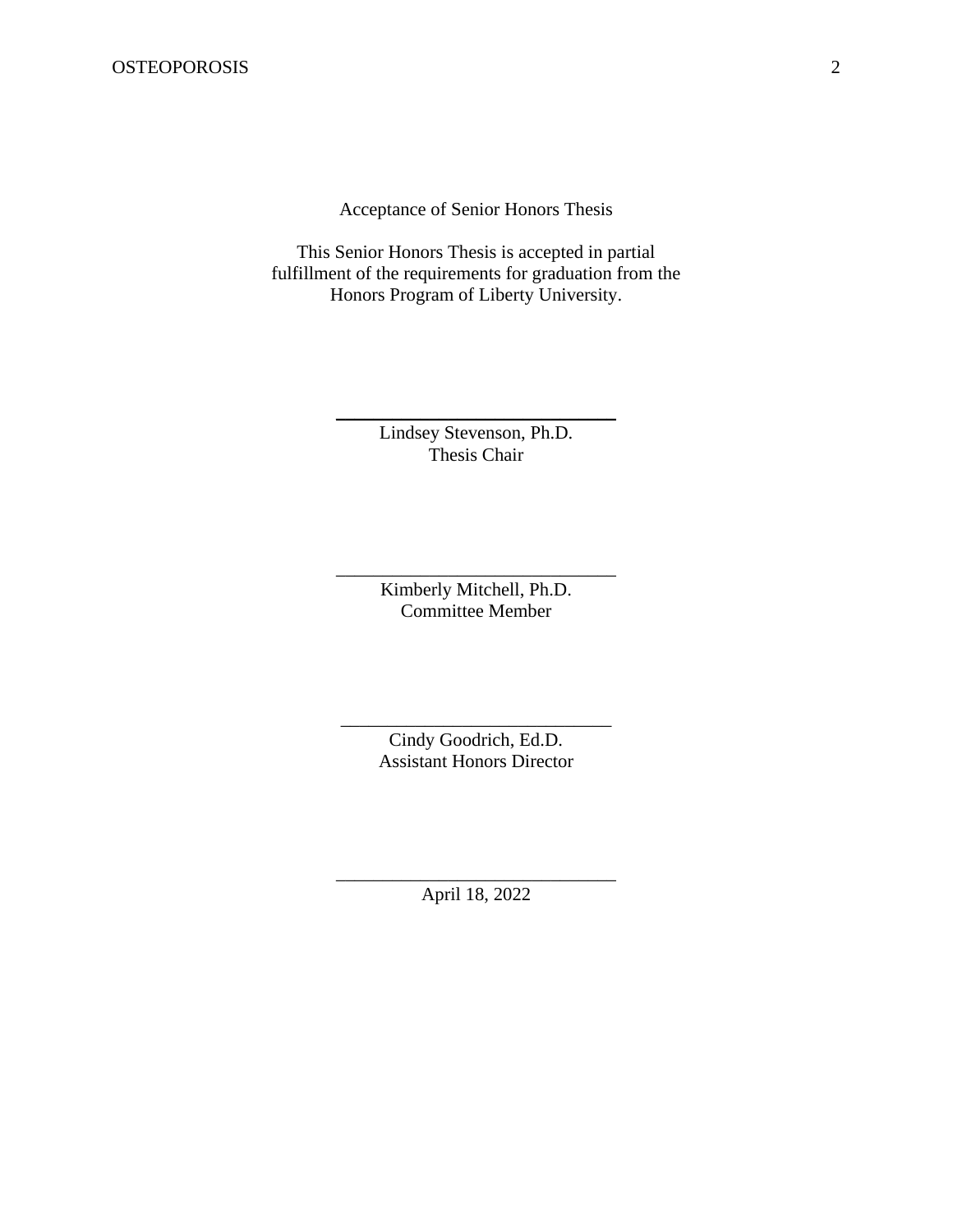#### Abstract

Osteoporosis is a disease that causes bone fragility and decreased bone mass. Osteocytes and signaling molecules regulate the function of osteoclasts and osteoblasts. The RANK pathway is a key regulator in osteoclastogenesis. When the osteoclastic function is greater than osteoblastic function, bone integrity decreases. Causes of osteoporosis include hormones, medications, and diet. Treatments for osteoporosis are hormonal, medicinal, and lifestyle changes. More research needs to be done to find more effective medications with fewer negative side effects to improve the overall quality of life for patients. Currently, lab trials are being done on potential new medications to treat osteoporosis.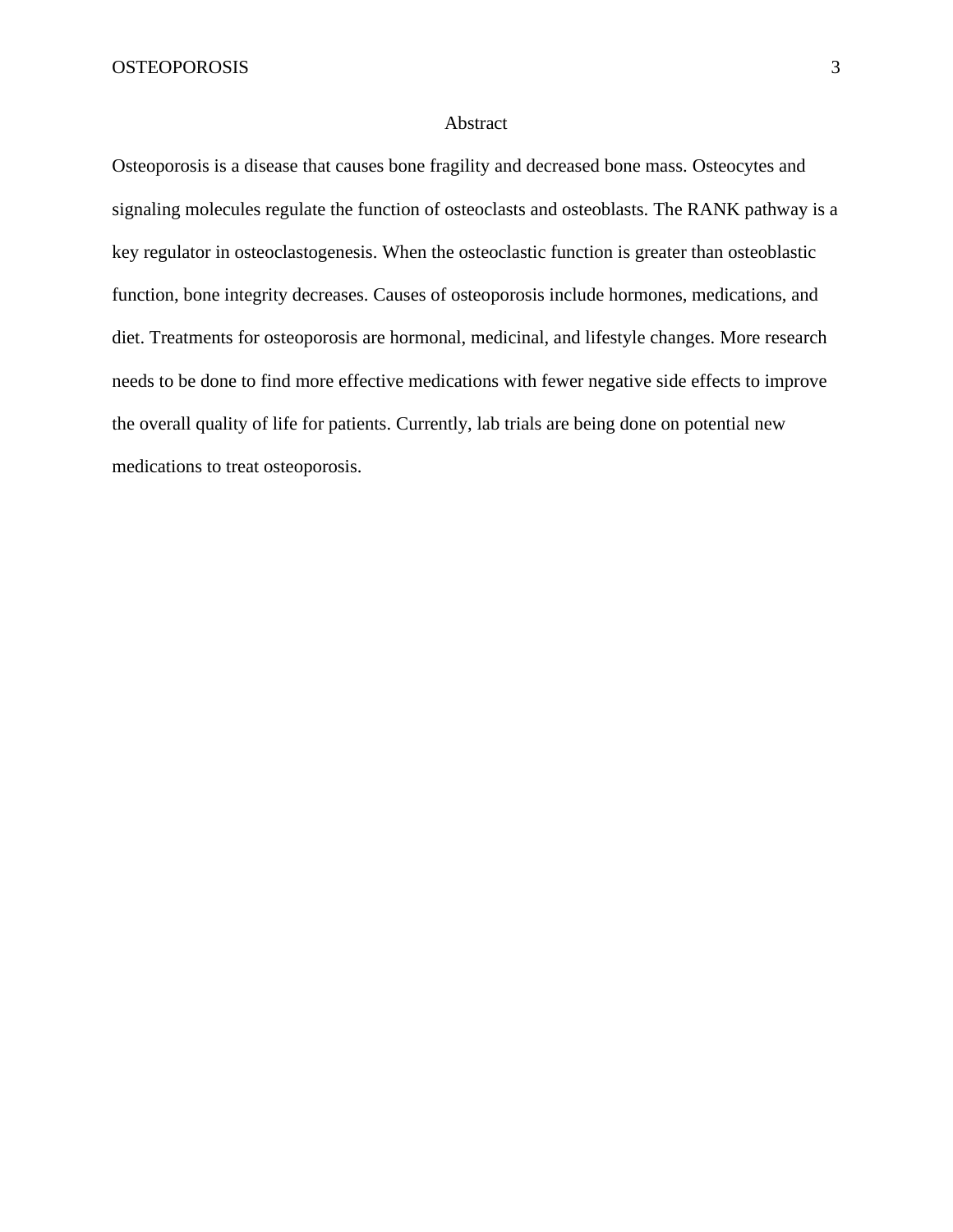#### **The Pathology and Treatment of Osteoporosis**

Over 343 million people worldwide have osteoporosis (Scholz-Ahrens et al., 2007). In the United States alone over \$37.4 million was spent in 1997 to treat patients with osteoporosis. Osteoporosis is defined as a bone condition that causes fragility, microarchitectural deterioration, and decreased bone mass (Gür et al., 2001). Due to the loss of bone strength, many people have skeletal fractures (Alshbool, et al., 2014). There are many reasons that a person can develop osteoporosis such as decreased sex hormones, failure to develop strong bones during development, old age, malnutrition, excessive bone resorption, failure of bone reformation, medications, or genetic defects (Alshbool, et al., 2014; Raisz, 2005). An adult's bone mass is determined by their peak bone mass and the rate at which the bone is broken down (Gür et al., 2001). A person's skeletal mass and bone density remain rather constant from the time a person is done growing until 50 years of age (Kanis, 2002). At this point, the integrity of the bone structure begins to deteriorate, which results in bone fragility. Bone resorption is dependent on the number of relative osteoclasts and osteoblasts (Alshbool, et al., 2014). Osteoclasts perform bone resorption while osteoblasts promote bone formation.

#### **The Skeletal System**

The skeletal system is used for protection, movement, and mineral storage within the human body. Bones are made up largely of calcium and collagen matrices. The outer layer of bone, the compact bone, is made up of these collagen matrices that interconnect to create a rigid structure. Under the compact bone lies the trabecular bone. This consists of lightweight collagen and calcium structures. Bone marrow is in the middle of the bone, below the trabecular bone; it contains precursors for osteoblasts and osteoclasts. Osteocytes, located within the bony matrix, regulate the function and development of osteoblast and osteoclast precursors in the bone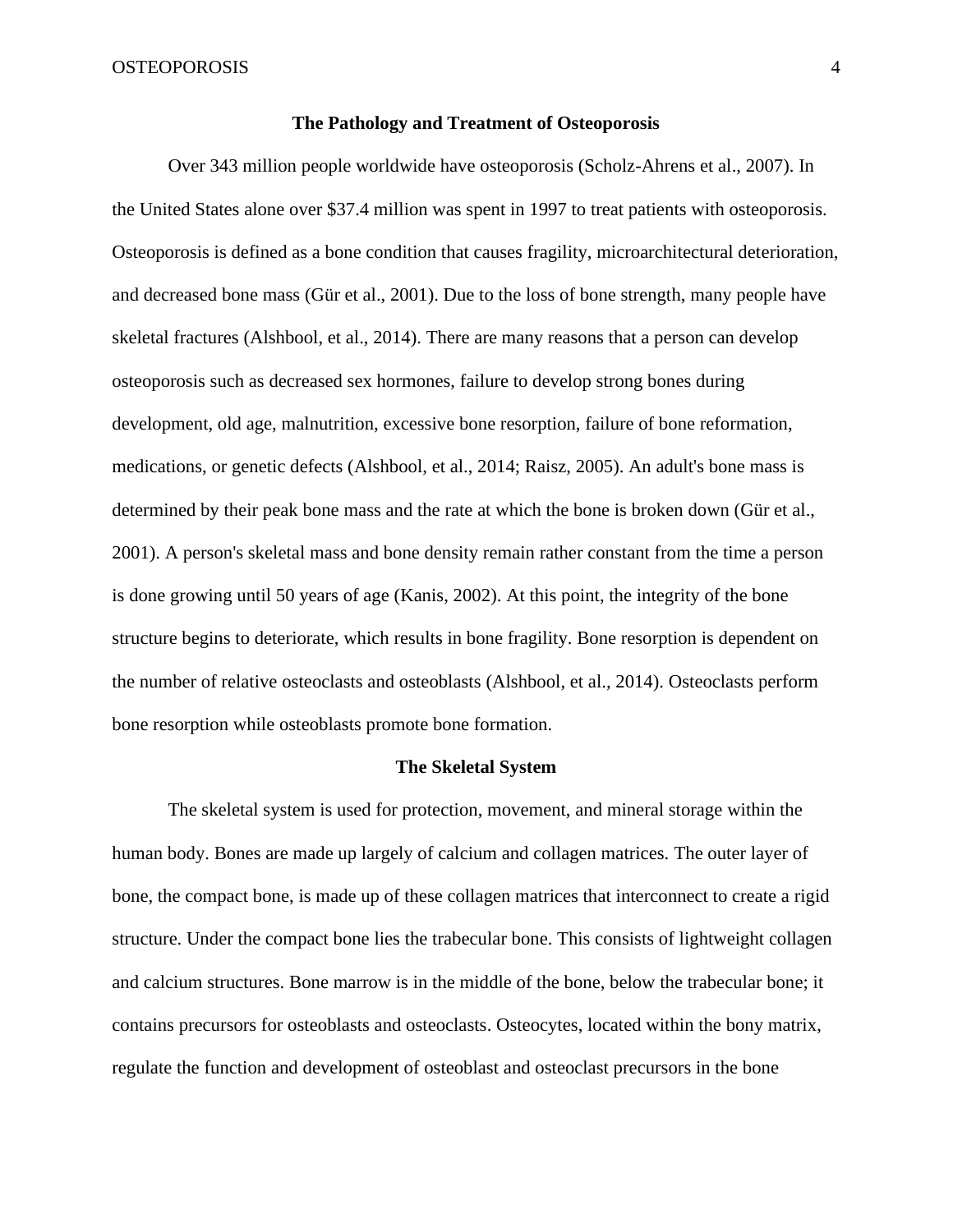marrow. Osteocytes are aging cells that come from osteoblasts, and they are embedded in the bony matrix. These cells can dysregulate osteoclastic and osteoblastic activity due to endogenous and exogenous factors. When osteoclastic activity dominates the osteoclast/osteoblast equilibrium, osteoporosis can occur. If osteoclast activity takes precedence over osteoblast activity, the bone mineral density (BMD) decreases. Decreased BMD can lead to fractures from even minor injuries. Postmenopausal women are at the highest risk for fractures due to decreased estrogen levels. Estrogen is a key regulator in maintaining osteoclast/osteoblast equilibrium.

#### **Bone Structure**

Bone is made up of hard compact bone on the outside with spongy bone and bone marrow on the inside. Bone marrow is important to produce red and white blood cells (Travlos, 2006). The compact bone is made up of a collagen framework (Weiner & Traub, 1992). Collagen is made up of two  $\alpha$ 1-chains and one  $\alpha$ 2-chain. Van Leeuwenhoek was the first person to identify lamellae as the basic unit that makes up bone. Lamellae are made up of parallel mineralized collagen fibrils. Lamellae make up canaliculi that form rings around Haversian canals, which contain nerves and blood vessels. Over 95% of bone is made up of osteocytes while 5% is osteoblasts and 1% is osteoclasts (Brotto & Bonewald, 2016). The lacunae contain the cell bodies; long cytoplasmic processes, also known as "fingers," extend from the cell bodies in tunnels called canaliculi to interact with other cells within the bony matrix to obtain oxygen and other nutrients (Klein-Nulend et al., 2003). Mature osteocytes are stellate-shaped, thanks to their "fingers." Hemichannels on the surface of osteocytes align to make gap junctions (Plotkin & Bruzzaniti, 2019). Osteocytes are also the mechanosensory cells that detect stress put upon the bones (Klein-Nulend et al., 2003). Thanks to the cytoplasmic processes, osteocytes can perform direct cell-to-cell coupling. This allows signals to be passed along the entire bone rapidly.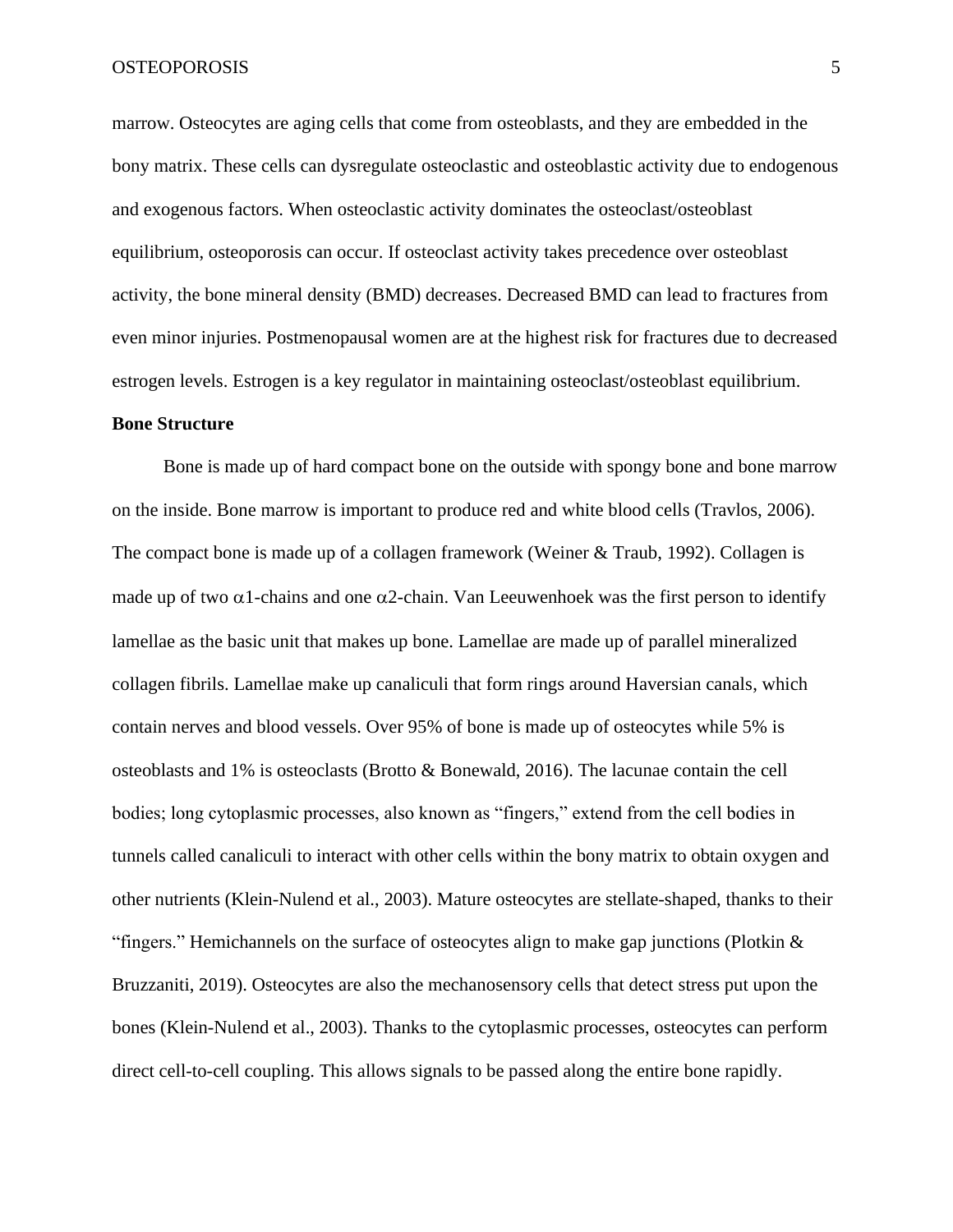Osteocytes can sense mechanical stress due to interstitial fluid movement. In response to stimuli, osteocytes modify their surroundings by sending out signaling molecules to osteoblasts and osteoclasts.

## **Bone Marrow Function**

Bone marrow makes up about 5% of the total body weight in humans (Travlos, 2006). The bone marrow is found within the central cavity of axial and long bones. This tissue is composed of hematopoietic islands, adipose cells, vascular sinus, and trabecular bone. Bone marrow has stem cells, lymphoid and myeloid precursors that are necessary for proper immune function, barrier cells, and macrophages. Due to having so many important precursors, bone marrow is extremely sensitive to chemical exposure. The bone marrow is also very sensitive to dietary restriction, inflammation, malnutrition, and protein intake. These changes can have detrimental effects on the precursor cells in the bone marrow. The precursor cells create blood cells through hematopoiesis and cells in the immune system through lymphopoiesis. When blood cells mature, they are allowed into the venous sinuses by barrier cells. The blood cells can then enter the bloodstream. However, platelets are made by megakaryocytes and are released into the venous sinus lumen via cytoplasmic processes. For hematopoietic precursor cells in the bone marrow to properly develop they must be "guided" by hematopoietic and lymphopoietic factors. Erythropoietin is made by the kidneys; it causes the production of erythrocytes from hematopoietic precursors. Hematopoiesis first starts with pluripotent stem cells in the bone marrow. The functions of the stem cells are to perform self-renewal and give rise to all hematopoietic cells. These stem cells are then influenced to differentiate into different cell lineages by different growth factors. When B-cells are produced they mature in the bone marrow,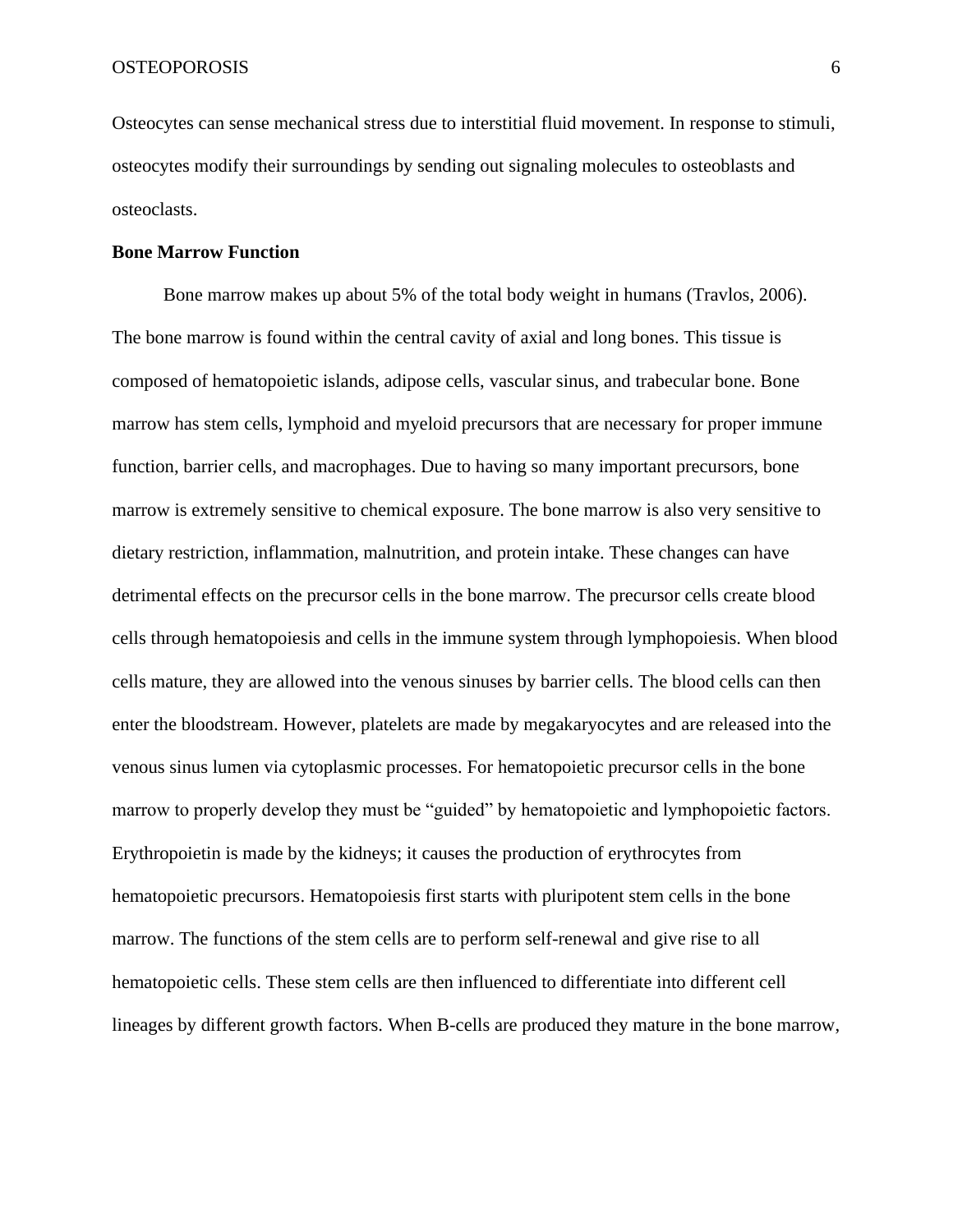where they are regulated by stromal cells. When T-cells are produced they go to the thymus to mature.

### **Physiology of Bone**

Bones respond to mechanical stress by increasing the rate of remodeling to create stronger bones. Mechanical stress can come in the form of impact, such as running, or through muscle contractions, such as weightlifting. There is a delicate balance in bone remodeling called the "osteoclast/osteoblast equilibrium." This equilibrium is maintained through complex signaling pathways. Osteocytes regulate osteoclastic and osteoblastic activity through these signaling pathways to maintain the equilibrium. Osteoclasts and osteoblasts can regulate themselves and one another. Genes also play a role in maintaining balance in the bone. All these factors working together allow for the proper rate of osteoclast and osteoblast activity.

## **Physiology of Healthy Bone**

The skeletomuscular system is composed of bones, skeletal muscle, tendons, ligaments, cartilage, joints, and connective tissue (Brotto & Bonewald, 2016). The main functions of the skeletomuscular system are movement and support. During embryonic development, this system begins to form from somites from the mesoderm. The genes that control the organogenesis of the skeletomuscular system during development are closely related.

The skeletomuscular system is remarkable in that the bones can alter their shapes in response to the stress put on them by the muscles. It has been theorized that electrical signals from strong muscle contractions protect osteocytes from death (Brotto & Bonewald, 2016). Bone is a dynamic tissue that responds to anabolic loading and catabolic immobilization. Mechanical loading can occur during exercise. In response to strong muscle contractions that occur during exercise, osteocalcin is released from osteoblasts, osteoclasts, and osteocytes. Osteocalcin is a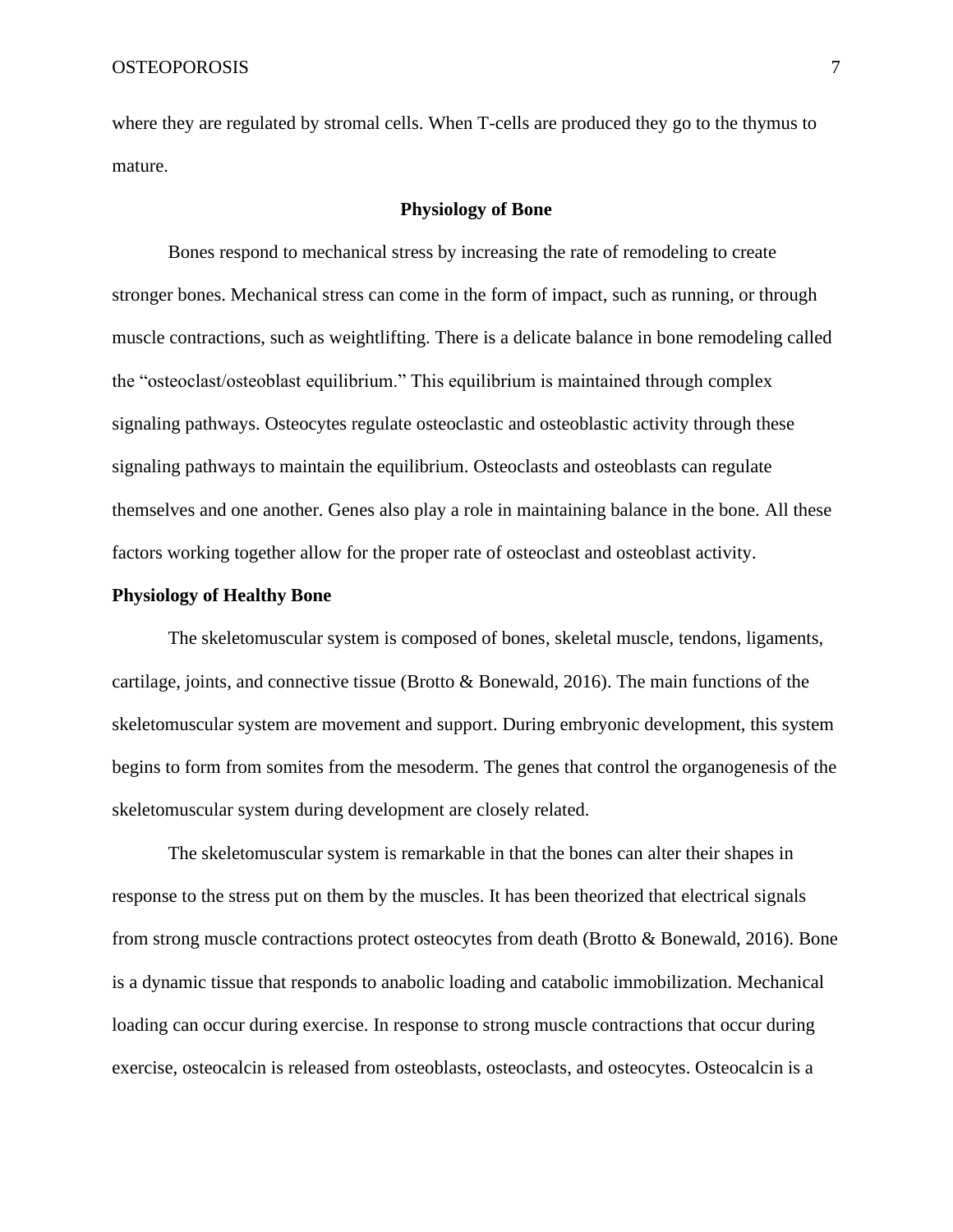hormone that increases throughout the body during exercise and has been shown to increase muscle strength. This hormone is deposited into the bony matrix by late osteoblasts and embedded osteocytes during bone formation. Osteoclasts release osteocalcin during bone resorption. Osteocytes are made when osteoblasts become surrounded by the bony matrix (Plotkin & Bruzzaniti, 2019). Once the osteoblasts are trapped, they alter the gene expression pattern, which changes them into osteocytes. Osteoblasts and osteoclasts can communicate through crosstalk via secreted factors and direct contact. There are key differences in the function and characteristics between osteocytes, osteoblasts, and osteoclasts. Osteocytes are the longest living cells in the bone; they can reside in the bony matrix for decades before succumbing to apoptosis or autophagy (Brotto & Bonewald, 2016). Osteoblasts and osteoclasts have an average lifespan of a few days to a few weeks. Osteocytes are also susceptible to the effects of aging; these cells cannot be replaced except during bone remodeling, which makes them senescent cells. Senescent cells are defined as cells that will eventually stop replicating but do not die off. When osteocytes die, minerals fill the lacuna through a process called micropetrosis. During micropetrosis, the osteocytes are turned into "living fossils." Osteocytes can also die when there is a low canicular flow that causes reduced nitrogen oxide (NO) production by osteocytes (Klein-Nuland). Reduced NO production and subsequent apoptosis of the osteocytes attract osteoclasts to the area. The osteoclasts then begin to excavate the area around the osteocyte. However, when there is proper canicular flow, osteocytes release NO, which causes osteoclasts to detach from the bony matrix (Klein-Nuland). NO essentially acts as a local inhibitor of osteoclasts due to its short half-life. This back-and-forth action of the osteoclasts causes a "treadmilling" effect where the osteoclasts detach and reattach to the bony matrix. Endothelial cells also produce NO in response to shear stress; this protects them against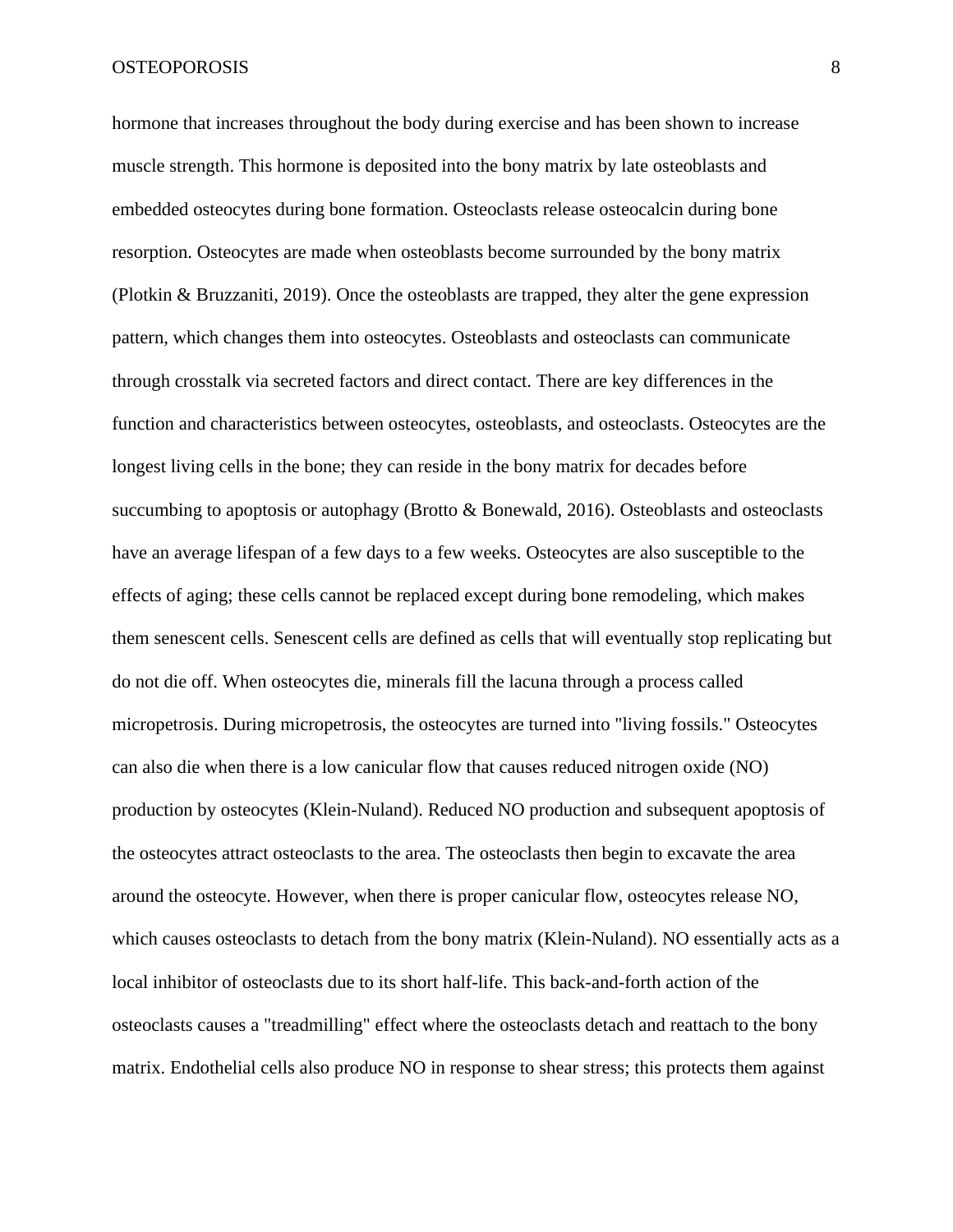apoptosis. During osteoclast activity, the bony matrix releases insulin-like growth factors (IGFs) that recruit osteoblasts (Plotkin & Bruzzaniti, 2019). IGFs promote osteoblast differentiation and inhibit osteoblastic apoptosis.

Osteoclasts degrade the bony matrix by creating an acidic environment (Plotkin & Bruzzaniti, 2019). First, the osteoclasts attach to the ruffled border of the bony matrix; this is where osteoclast enzymes are secreted. The osteoclasts attach to the ruffled border and then activate the vacuolar ATPase (proton pump). These protons then enter the subcellular lacunar compartment. Proton production is regulated by carbonic anhydrase II. This enzyme initiates the reaction of CO<sub>2</sub> and water to make carbonic acid and protons. Chloride channel CIC 7 (CLCN7) allows chloride ions to enter the subcellular lacunar compartment as well. Osteoclasts secrete enzymes that dissolve bone minerals and collagen and only work in acidic environments.

The bony matrix surrounds the bone marrow that contains pluripotent stem cells, red and white blood cells, platelets, and blood cell progenitors (Rosen & Klibanski, 2009). Stromal cells are also located in the bone marrow; they can become connective tissue in any organ and their development is regulated by hormonal signaling. Some of the stem cells in the bone marrow become osteoblasts; this process is accelerated when a bone is broken or during puberty. The bone-specific transcription factors needed for osteoblast differentiation are RUNX family transcription factor 2 (Runx2), core-binding factor subunit alpha-1 (Cbfa1), and osterix. Without these transcription factors, osteoblasts would be unable to differentiate and there would be no bone remodeling occurring. One study showed that when the Runx2, Cbfa1, and osterix genes were deleted in mice, osteoblasts were unable to differentiate properly, which resulted in a lack of mineralized bone (Plotkin & Bruzzaniti, 2019).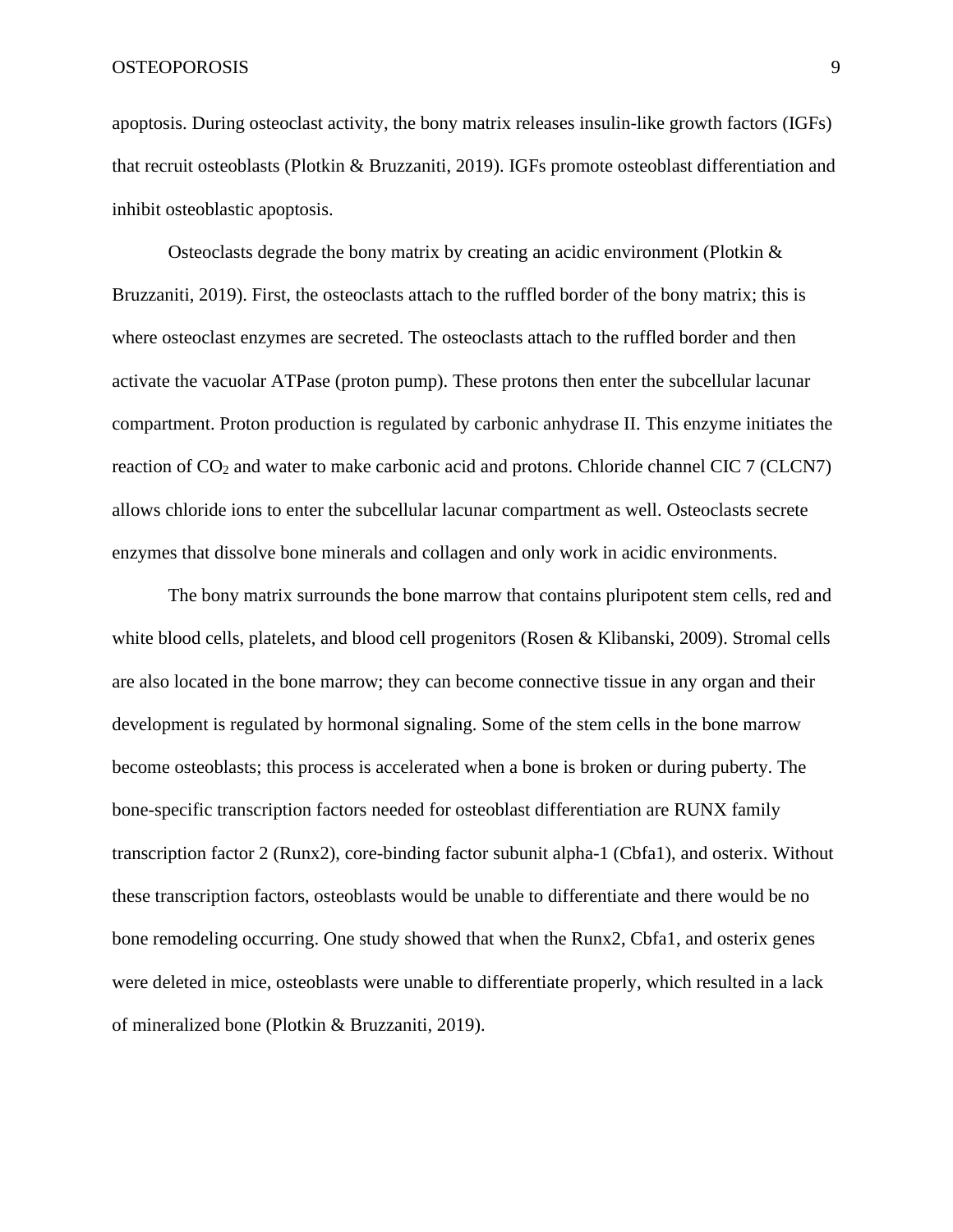Important minerals needed for bone formation are magnesium, calcium, and zinc (Gür et al., 2001). Magnesium acts as a surrogate for calcium during transport in the mineralization process, and it is an important cofactor for enzymes used in this process. Zinc is important for maintaining a healthy bone mass because it inhibits bone resorption and stimulates bone formation. Calcium makes up most of the hard bony matrix. If there is a deficiency in any of these minerals this could cause a decrease in both BMD and bone mass. Osteoclasts can sense calcium in the bone via calcium-sensing receptors (CaSRs). Ca2<sup>+</sup> binds to CaSR in high concentrations; this causes apoptosis in osteoclasts. This is due to high concentrations of calcium mimicking the environment of demineralized bone. This is because if the bone has already been broken down, there is no need for osteoclastic function.

#### **Bone Signaling Pathways**

Osteocytes are the main regulators of bone mass through the Wnt/ $\beta$ -catenin pathway (Brotto & Bonewald, 2016). Osteocytes communicate to cells at the surface of the bony matrix. Crosstalk with the prostaglandin pathway triggers the Wnt/β-catenin pathway. Crosstalk occurs when there is mechanical loading; this causes a decrease in negative regulators of bone formation. Osteocytes also regulate homeostasis through phosphate regulating neutral endopeptidase on chromosome X (Phex), dentin matrix protein 1 (Dmp1), and fibroblast growth factor 23 (FGF23). Dmp1 and Phex downregulate FGF23, which causes the kidneys to increase the reabsorption of phosphate to maintain proper levels of BMD. When Dmp1 or Phex is absent, phosphate is excreted by the kidneys; this can lead to osteomalacia (the softening of the bone) or rickets (the softening of bone in children).

Wnts are important for maintaining bone mass (Plotkin & Bruzzaniti, 2019). They are a type of secreted glycoprotein. The Wnt pathway is significant in osteoporosis research because it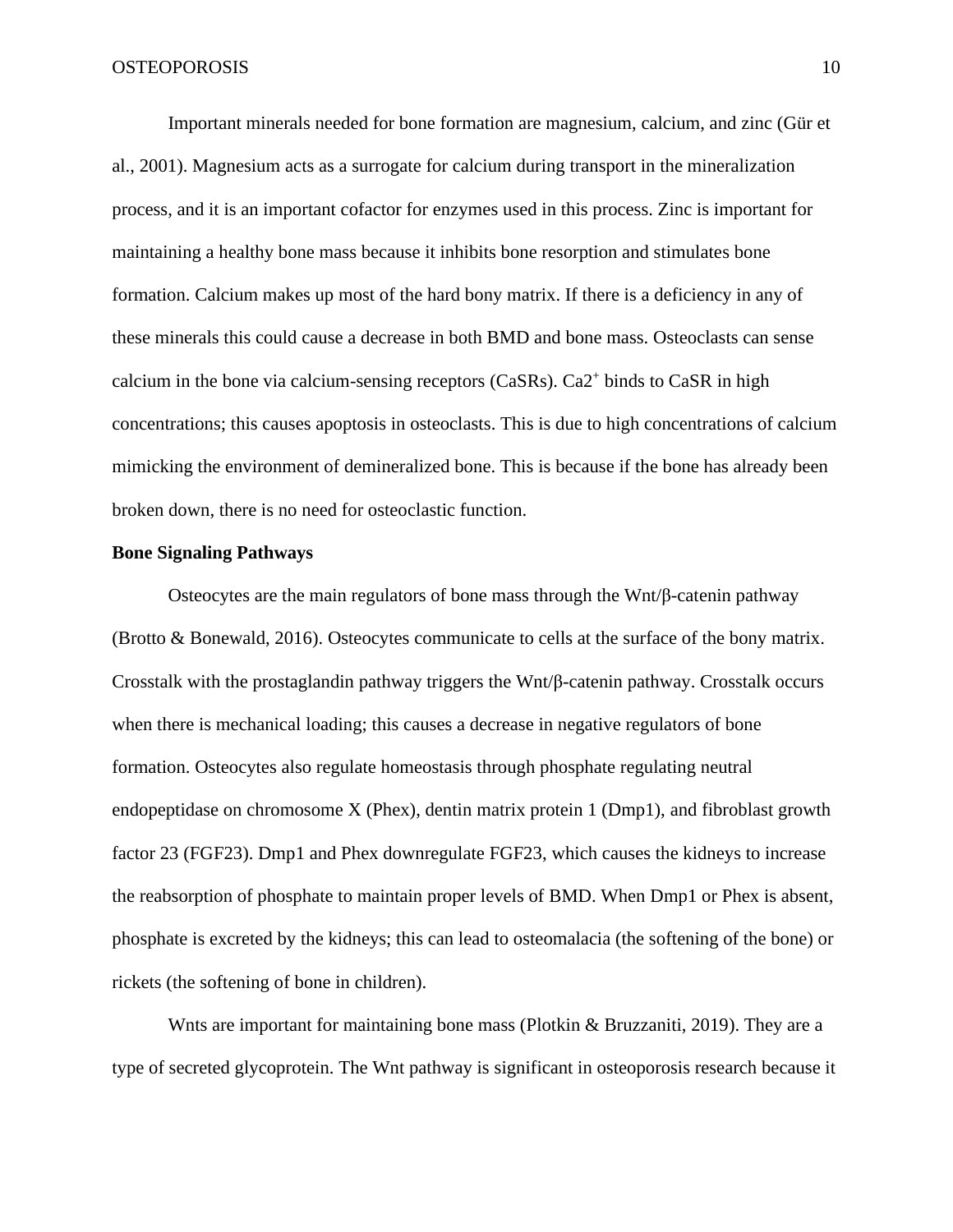promotes osteoblastogenesis and inhibits osteoclastogenesis. There are many osteoporosis therapies being developed that specifically target the Wnt pathway. This pathway starts as Wnts bind to frizzled (FZD) receptors complexed with lipoprotein receptor-related protein 5/6 (LRP5/6). The Wnt-FZD-LRP5/6 complex is then phosphorylated, which makes it active. The complex activates disheveled (Dsh). Dsh then activates the planar cell polarity (PCP) pathway (Figure 1). This pathway controls cell migration and tissue morphogenesis. Secreted frizzled proteins (sFRPs) can bind to Wnt to prevent it from binding to FZD receptors. This means that sFRPs inhibit Wnt signaling. Osteoprogesterin (*OPG*) is one of the most studied Wnt signaling pathway target genes in osteoblastic cells. OPG is needed for osteoclast differentiation. It also counteracts osteoclastogenesis induced by nuclear factor κ-B ligand (RANKL) binding to its receptor. Interestingly, Wnt16 inhibits osteoclastogenesis by actively upregulating OPG levels. When OPG is present, osteoclast apoptosis occurs; this is due to the FasL/Fas pathway being activated, which leads to cell death. Studying the Wnt pathway's interactions with osteoclastic processes will allow researchers to develop more effective therapies to prevent osteoporosis.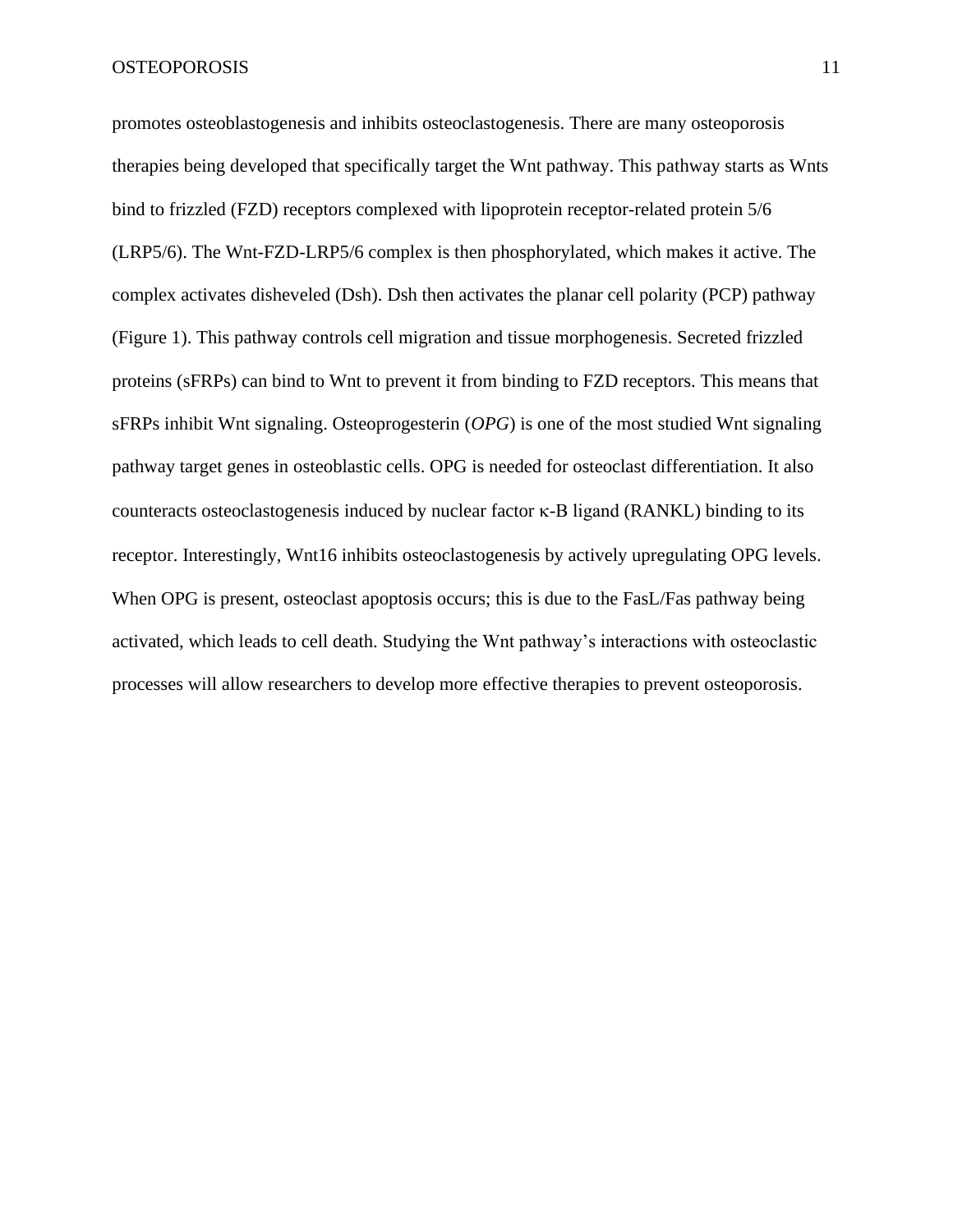# **Figure 1**

*Wnt Signaling*



*Note.* Wnt binds to FZD-LRP5/6 complex. The Wnt-FZD-LRP5/6 complex is then phosphorylated. Dsh is activated by the complex. The activated Dsh then activates the PCP pathway. If sFRPs are secreted, they will bind to Wnt. This will prevent Wnt binding with the FZD-LRP5/6 complex. This is an original figure.

While it is important to understand the signaling pathways involved in regulating osteoclast and osteoblast activity, it is also necessary to know the genetics behind these mechanisms. The *Nmp4* gene controls many important processes in the body (Shao et al., 2019). In osteoblasts, there are over 15,000 *Nmp4* binding sites. *Nmp4* directs the cell toward aerobic glycolysis via Pdk1 and Pkm. Glycolysis is the main way glucose is used in osteoblasts. When PTH acts on the bone, it causes osteoblasts to secrete IGF-1. IGF-1 then activates mTOR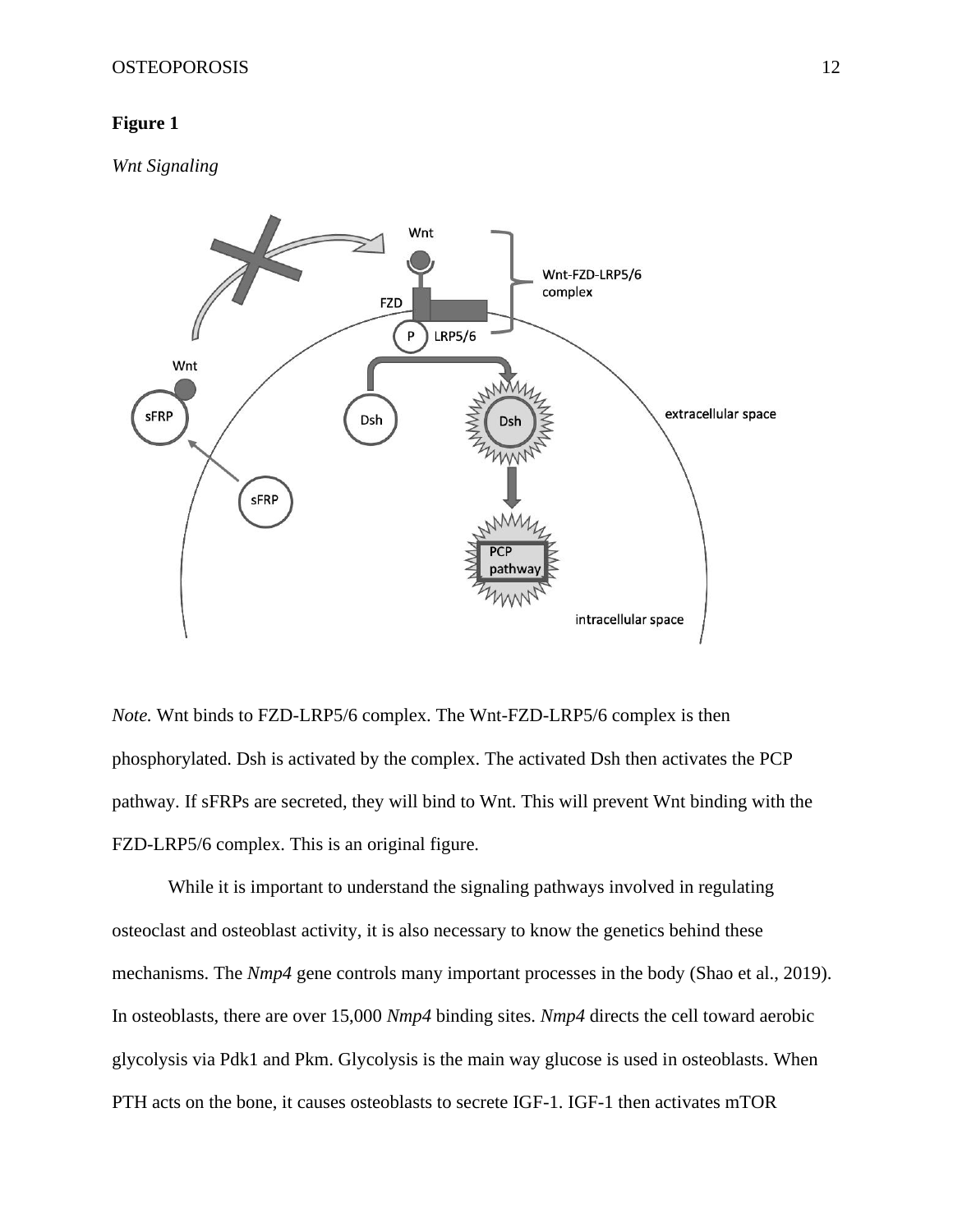complex 2 (mTORC2), which causes glucose to be redirected to glycolysis rather than the TCA cycle. PTH also downregulates sclerostin in osteocytes, which activates the Wnt pathway. Osteoblasts upregulate glucose transporter 1 (GLUT1) and hexokinase 2 (HK2) to increase glucose use. This causes increased activity in lactate dehydrogenase A (LDHA) (Figure 2) and pyruvate dehydrogenase kinase 1 (PDK1). Pyruvate is then made into lactate rather than acetyl-CoA. This pathway is significant because it causes osteoblastic activity while inhibiting osteoclastic activity. *Nmp4* and PTH therapies are common targets for combatting the effects of osteoporosis.

## **Figure 2**

*PTH Effects on Osteoblasts*



*Note.* When PTH acts on the bone, osteoclastic activity increases. The rate of glycolysis is increased by *Nmp4* upregulating Pdk1 and Pkm. Pdk1 and Pkm direct the cell towards aerobic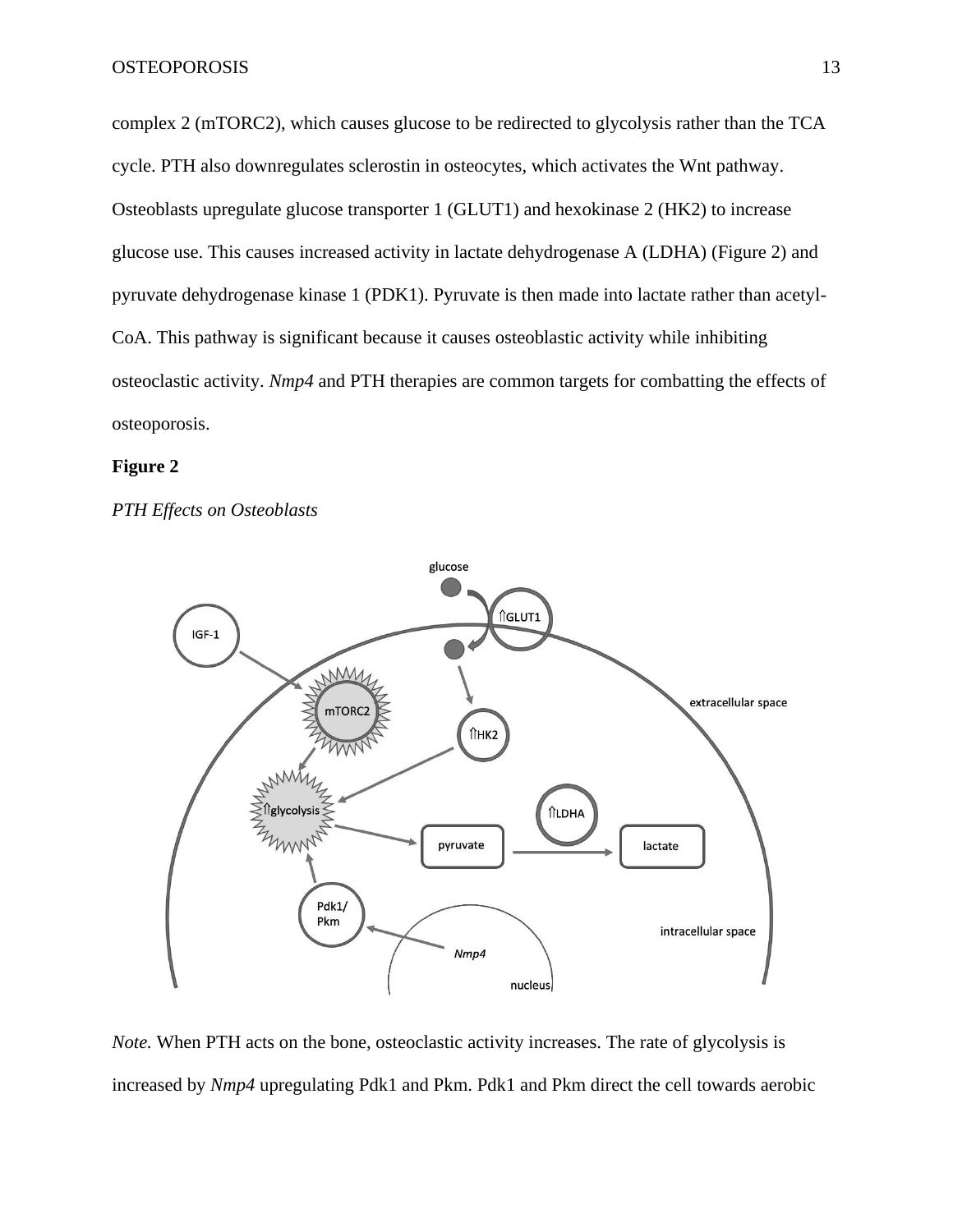glycolysis. Osteoblasts secrete IGF-1 when acted on by PTH. IGF-1 activated the mTORC2 complex. The activated mTORC2 complex directs glucose towards glycolysis. GLUT1 is also upregulated; this allows the cell to take in more glucose at a faster rate. HK2 is upregulated, allowing glycolysis to occur at a faster rate. The product of glycolysis is pyruvate. LDHA is upregulated to convert pyruvate into lactate. This is an original figure.

The continuous remodeling that occurs in bones is made possible by hematopoietic stem cells and monocyte/macrophage progenitor cell-derived osteoclasts (Dou et al., 2016). Osteoclasts are regulated by receptor activator of nuclear factor kappa- $\beta$  ligand (RANKL) and macrophage-colony stimulating factor (M-CSF). When RANKL binds to its receptor on the osteoclast, tumor necrosis factor (TNF) receptor-associated factor-6 (TRAF-6) is activated (Figure 3). TRAF-6 then activates nuclear factor kappa B (NF-κB), protein kinase B (PKB), and the mitogen-activated protein (MAP) kinase pathway. These pathways work together to activate the nuclear factor of activated T cells c1 (NFATc1); this is the "master regulator" of osteoclast proliferation, differentiation, and maturation. When the calcium concentration is low, osteoblasts upregulate RANKL; this causes an increase in osteoclast formation (Plotkin & Bruzzaniti, 2019). The RANKL pathway is a key regulator in maintaining the osteoclast/osteoblast equilibrium. If RANKL binding to RANK is inhibited, osteoclastic activity decreases. If RANKL continuously binds to RANK, the bone will be broken down to increase the calcium concentrations. This pathway is another target of novel drugs for osteoporosis.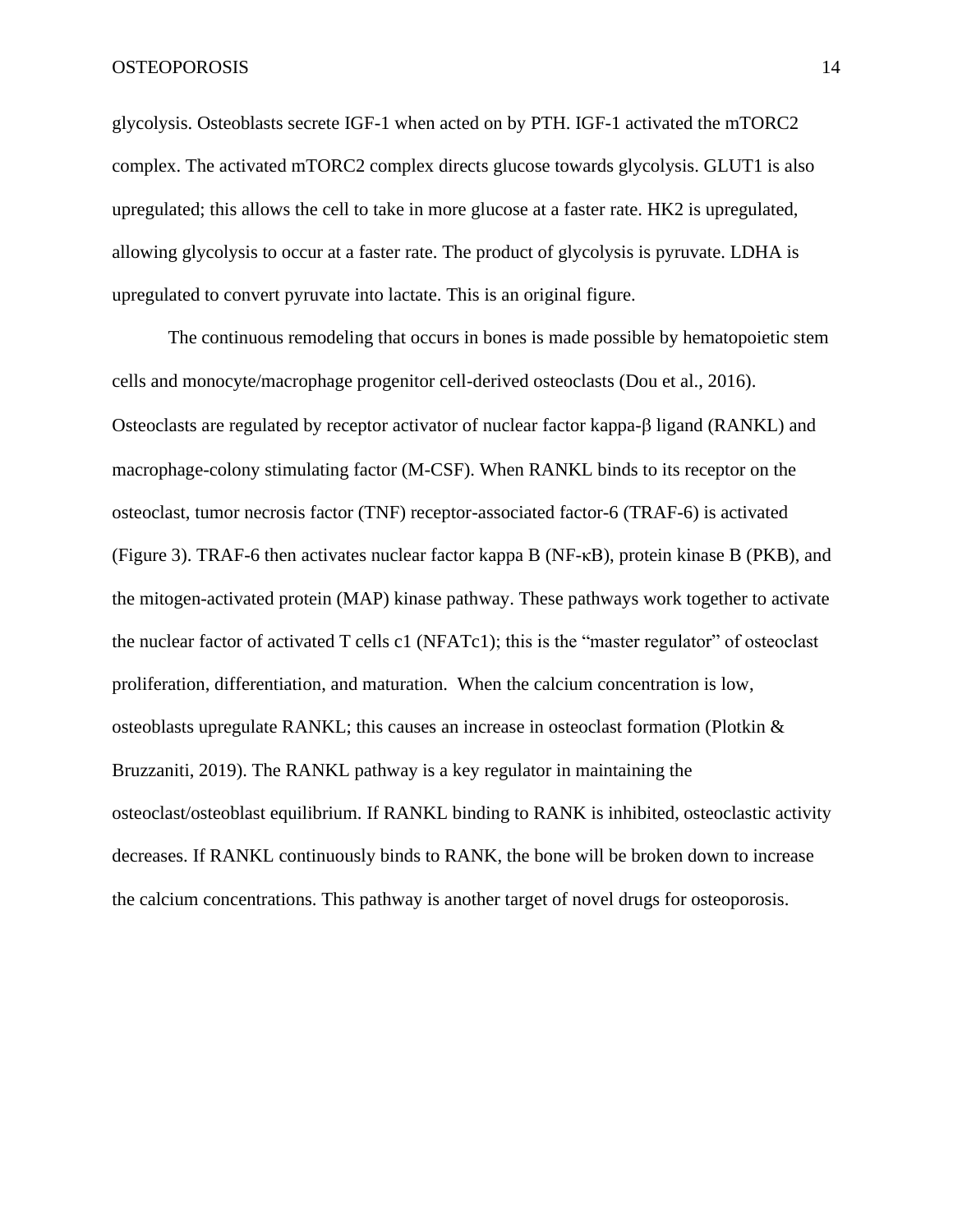# **Figure 3**

*RANKL Pathway* 



*Note.* RANKL binds to RANK; this complex then activates TRAF-6. The activated TRAF-6 then activates NF-KB, PKB, and the MAP kinase pathway. These all activate NFATc1 which promotes osteoclastogenesis and osteoclast activity. This is an original figure.

Estrogen also plays an important role in the maintenance of a healthy bone mass (Raisz, 2005). Estrogen and other sex hormones bind to sex hormone-binding globulin (SHBG) on the plasma membrane of cells in the bone and the body. Estrogen specifically acts on cells in the osteoblastic lineage, but it is theorized that it also influences osteoclasts and lymphocytes. One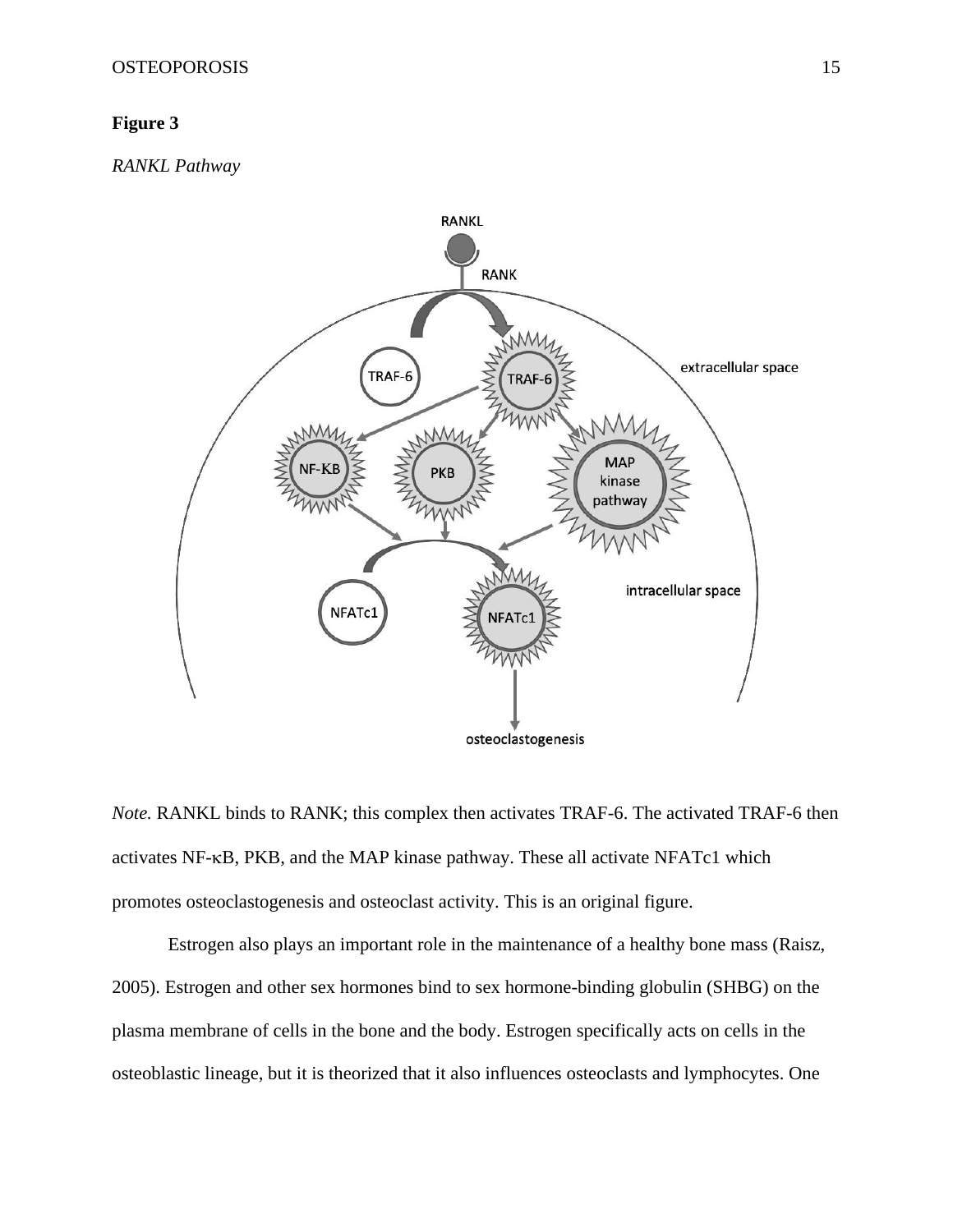theory suggests that estrogen taken up by cells in the bones helps to suppress ROS. When estrogen levels are low, ROS levels increase; this causes TNF-α osteoblasts to produce RANKL. RANKL then binds to the receptor activator of NF-κB (RANK) on hematopoietic cells. RANKL binding to RANK causes osteoclasts to differentiate. RANK/RANKL interactions can be blocked by osteoblasts when they secrete osteoprotegerin (OPG). When bone resorption factors are secreted, osteoblasts upregulate RANKL expression and downregulate OPG production.

Another regulator of bone remodeling is forkhead box protein O1 (FoxO1) (Dou et al., 2016). FoxO1 is a transcription factor needed for metabolic processes and maintaining homeostasis. When PKB is activated during osteoclastogenesis, it can negatively regulate FoxO1 via phosphorylation. FoxO1 is needed to reduce reactive oxygen species (ROS) by upregulating antioxidant enzymes. Downregulation of FoxO1 will cause a decrease in antioxidant enzyme production, which will result in the accumulation of hydrogen peroxide in the mitochondria. Osteoclastogenesis and bone resorption are regulated by elevated hydrogen peroxide levels.

Bone morphogenic proteins (BMPs) belong to the transforming growth factor  $\beta$  (TGF $\beta$ ) family (Plotkin & Bruzzaniti, 2019). These growth factors result in ectopic bone formation by promoting osteoblast differentiation. BMPs are precursors that are cleaved to become active. The active BMPs then phosphorylate Smad proteins to activate them. The phosphorylated Smad then binds to transcription factors to stimulate osteocalcin production (Figure 4). BMP activity is regulated by extracellular antagonists and potentiators. Antagonists of BMP work by sequestering BMP in the extracellular space and blocking the receptors for BMP binding. When osteocalcin is not produced, less osteoblastic activity occurs. Potentiators work by binding to BMPs and potentiating their pro-osteoblastic effects.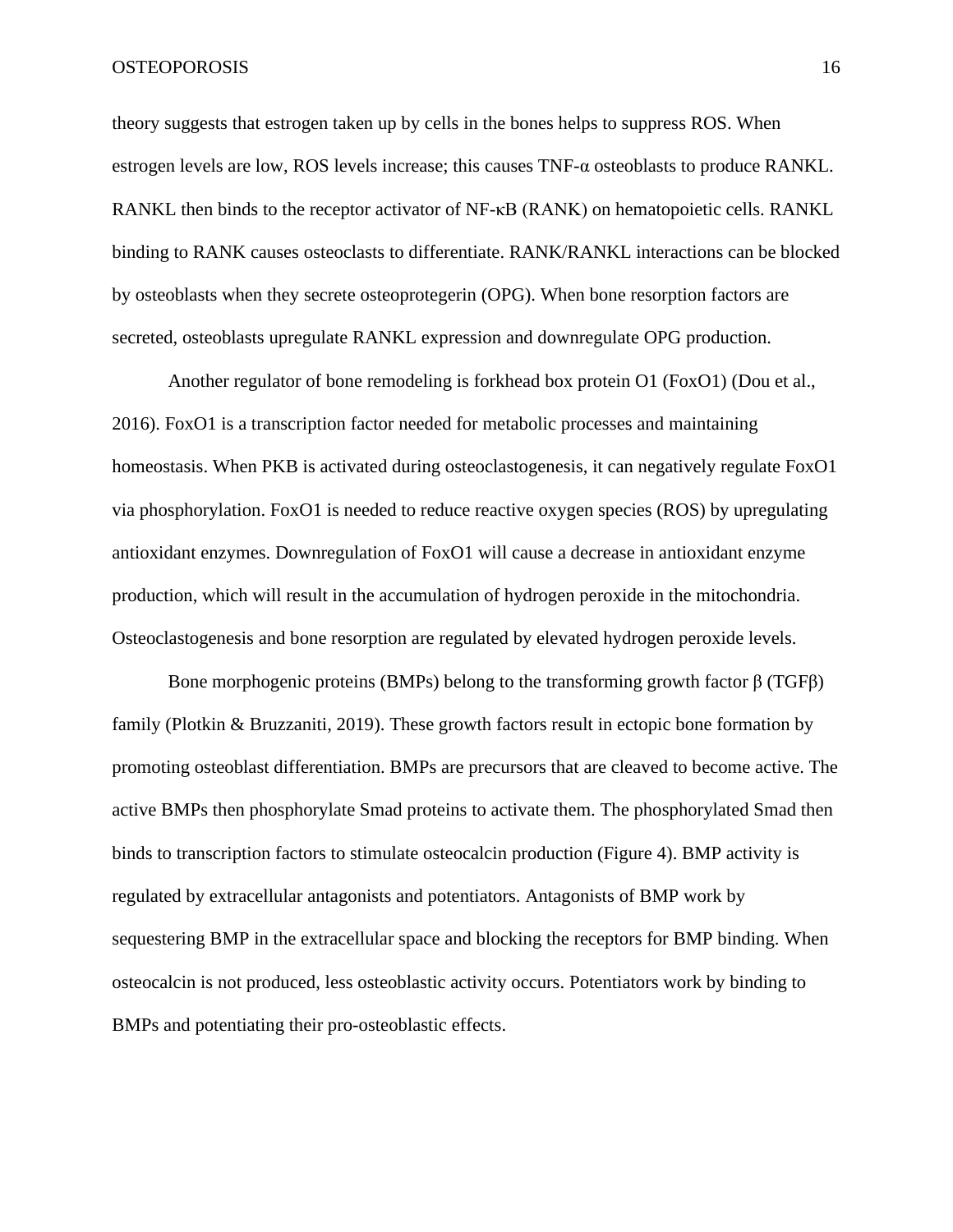# **Figure 4**

*BMP Signaling*



*Note.* Active BMP binds to the BMP receptors (BMPR). This complex then phosphorylates Smad to activate it. The activated Smad then binds to transcription factors. This causes the production of osteocalcin. BMP antagonists work by binding to the BMPR. This prevents BMP from binding, so no osteocalcin is produced. This is an original figure.

## **Osteoporosis Diagnostics and Prevalence**

It is important for healthcare professionals to have the ability to diagnose osteoporosis in their patients. By diagnosing osteoporosis at its onset, patients can have a higher quality of life due to starting medications and therapies sooner. This will reduce their risk of bone fractures from minor injuries. Diagnostic techniques for detecting osteoporosis early have improved over the past decades; however, there is still a long way to go. Older people are more likely to develop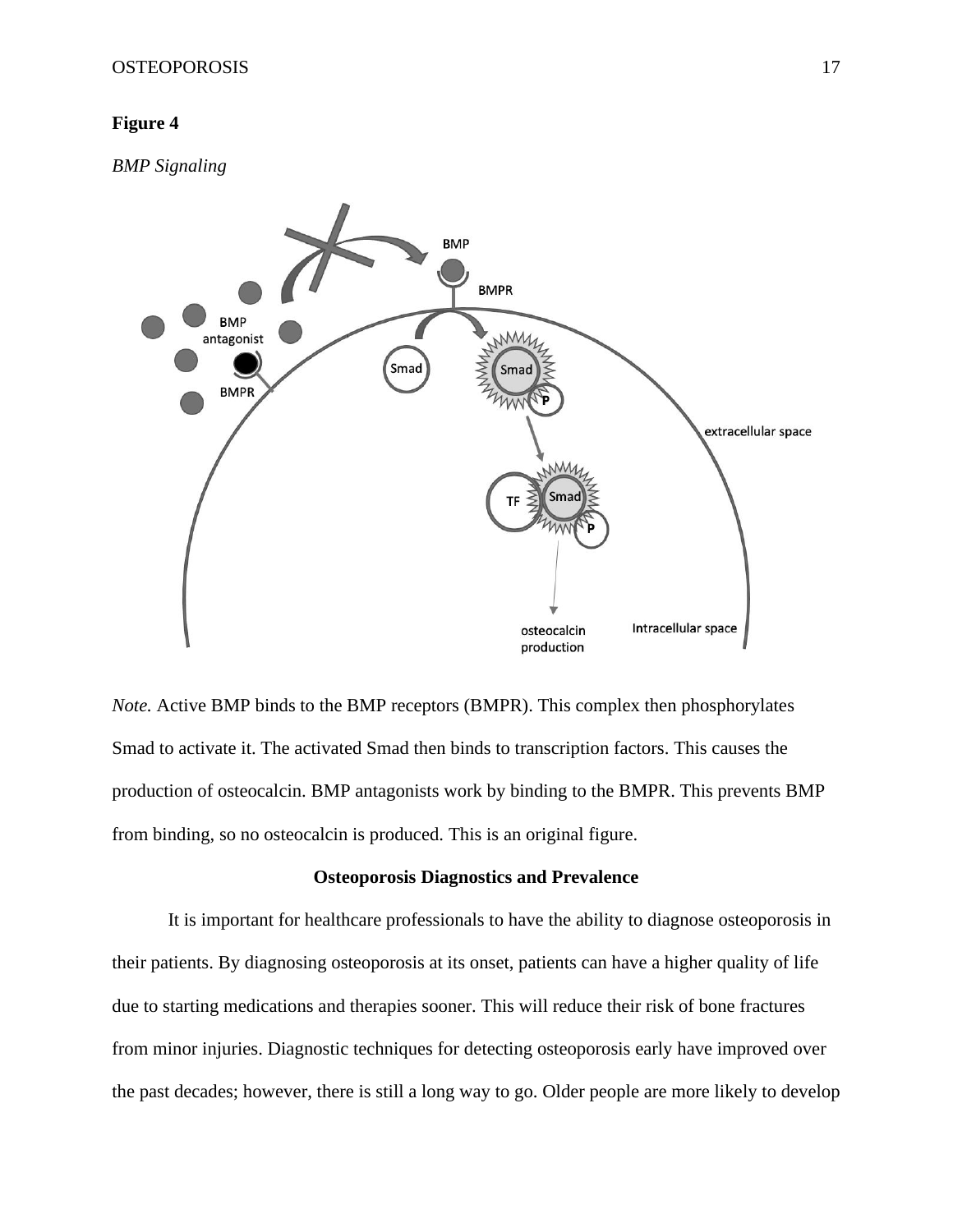osteoporosis due to hormonal and lifestyle changes. It is necessary to understand the risk factors for developing osteoporosis to help prevent it later in life.

## **Diagnosis of Osteoporosis**

Osteoporosis is diagnosed through the assessment of BMD; if a person's BMD falls more than 2.5 standard deviations below the young adult female reference mean, then they have osteoporosis (Kanis, 2002). If a person's BMD falls 1.0-2.5 standard deviations below the young adult female reference mean, then they have osteopenia. Osteopenia is like osteoporosis in that there is decreased bone mass, density, and mineral content but the bones are not as fragile compared to bones with osteoporosis. Osteopenia can be diagnosed before an osteoporosis diagnosis. Osteopenia can be considered a precursor to osteoporosis due to a lowered BMD. A person's BMD is determined by the about of minerals present divided by the area that is measured and by dual-energy X-ray absorptiometry (DXA). In DXA two X-rays are used at the same time at different frequencies. This allows the radiologist to observe the density of the bone without it being obscured by soft tissues surrounding the bone. Typically, BMD is measured in the hip and vertebrae, as these are the areas that are the most likely to fracture due to bone fragility. In addition to this, DXA can only observe a two-dimensional image of the bone. This means that the true volumetric density is not measured, but rather a relative number. This technique is still reliable due to the vast amounts of data available with to compare the results with. Some studies suggest that ultrasound may be the best technique to observe skeletal fragility due to the limitations of DXA. If a patient has had more than one fracture due to fragile bones, then they are diagnosed with severe osteoporosis. Men and women have a similar BMD, but women are more likely to have osteoporosis due to menopause.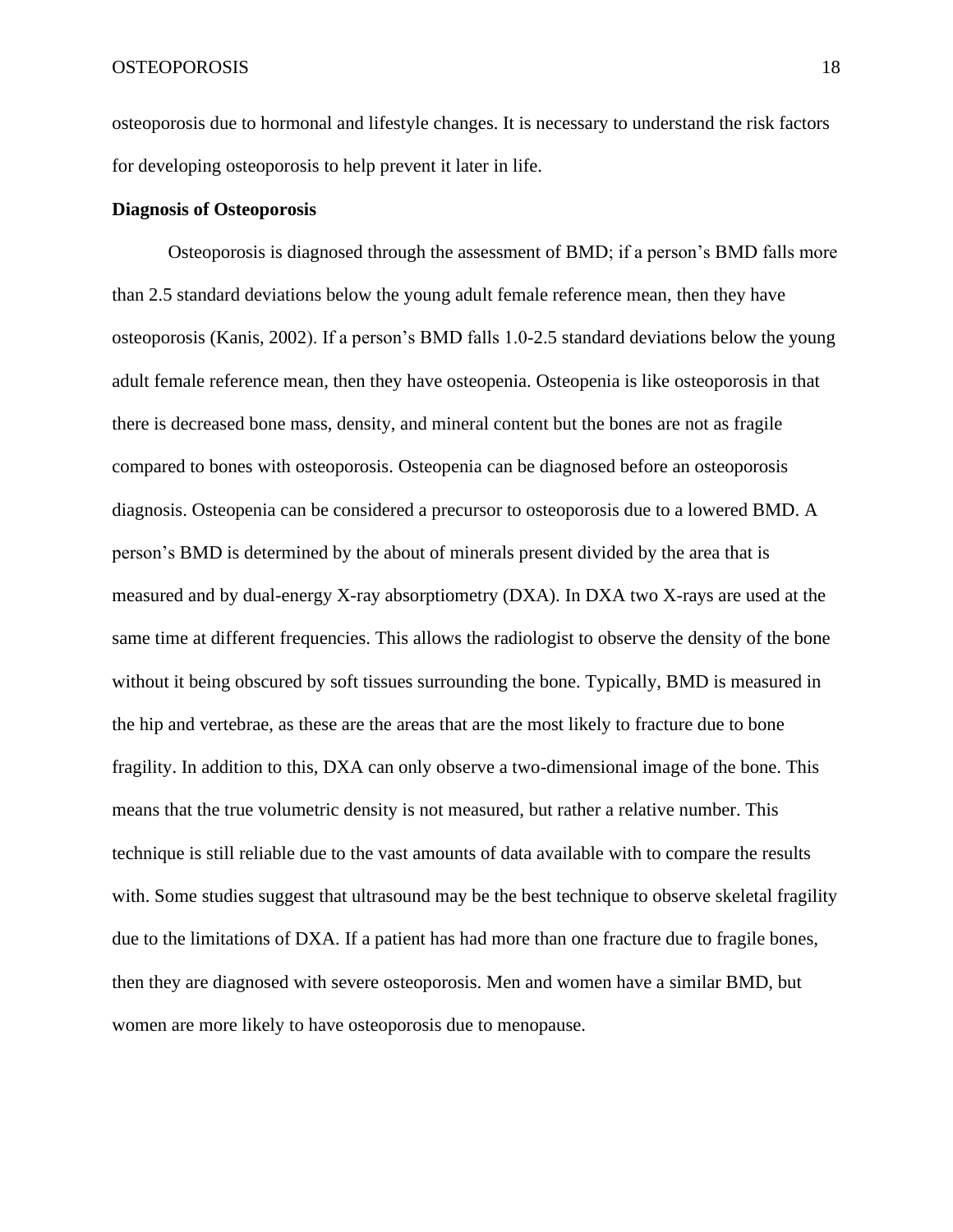Most postmenopausal women will develop osteoporosis due to low estrogen levels (Kanis, 2002). However, about 15% of young, healthy women have a standard deviation of 1.0 below the young adult female reference mean. Less than 0.5% of young women have osteoporosis with a standard deviation of 2.5 or more. In a study of 260 postmenopausal women over the age of 50, over half of the participants had a low BMD (Siris et al., 2001). Most of those diagnosed with low BMD did not previously have a low BMD diagnosis. This study also found that the BMD was highly predictive of a person's fracture risk. Women that are diagnosed with osteoporosis are twice as likely to fracture a bone (Iskrant & Smith, 1969).

Another diagnostic technique for osteoporosis is to analyze blood samples to determine the relative circulating numbers of osteoporotic numbers (Kanis, 2002). Some of the markers for bone formation and resorption are alkaline phosphatase, hydroxyproline, and pyridinium crosslinks. Urine tests can also be done to determine the amounts of dihydropyrimidine dehydrogenase (DPD), a bone resorption marker, and calcium (Ca2<sup>+</sup>) present in the urine (Wei et al., 2012). High Ca2<sup>+</sup> presence in the urine indicates a higher rate of bone resorption than bone formation.

#### **Prevalence of Osteoporosis**

Musculoskeletal diseases increase with age (Scholz-Ahrens et al., 2007). Over a period of fifteen years, people ages 45-64 experienced a 33% increase in musculoskeletal diseases. Some examples of musculoskeletal diseases are osteoporosis, carpal tunnel syndrome, arthritis, and back pain. Osteoporosis makes up about 20% of musculoskeletal diseases worldwide. As the average life expectancy increases there will be an increase in the prevalence of osteoporosis.

One study showed that 25% to 30% of aging women had bone loss that resulted in a serious condition (Wei et al., 2012). In 1997 the United States spent over \$186.9 million treating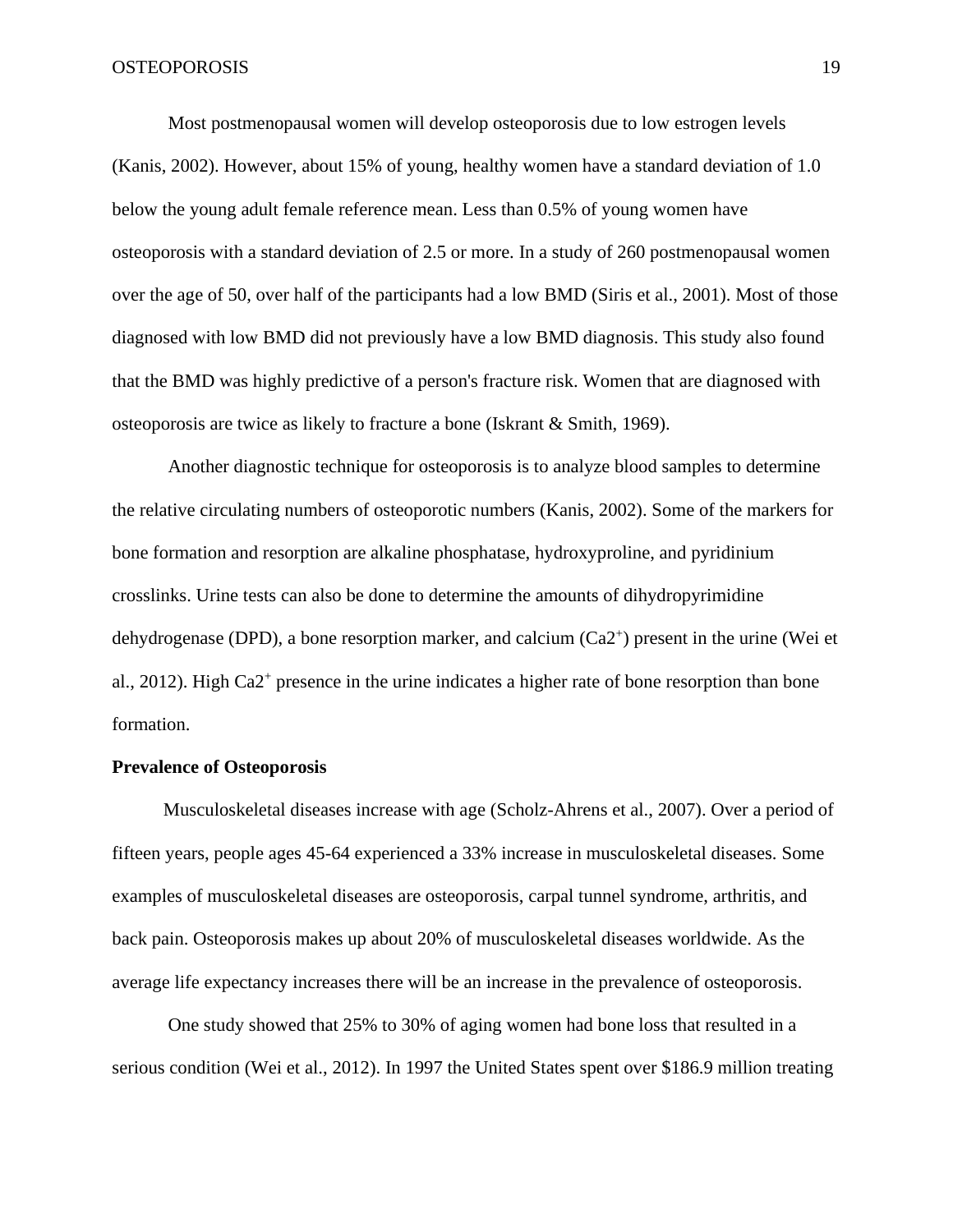musculoskeletal diseases (Scholz-Ahrens et al., 2007). The United States healthcare system treats musculoskeletal diseases in older generations while aiming to prevent them in younger generations. Groups at the highest risk for developing osteoporosis are women and those over the age of 50 (Stevenson et al., 1989). Providing early and preventative treatments for osteoporosis could save the healthcare system millions of dollars per year.

# **Causes of Osteoporosis**

Osteoporosis can be caused by a variety of factors including age, hormone levels, medications, lifestyle, diet, and genetics (Rosen & Klibanski, 2009). Often the cause of osteoporosis is out of the control of the patient. As women age, their estrogen naturally decreases with a sharp drop off after menopause. Estrogen is crucial for regulating bone resorption and formation. Another common cause of decreased BMD is glucocorticoids (Patschan et al., 2001). Glucocorticoids are steroids often given to people with a spinal cord injury or who have a transplant. Glucocorticoids can inhibit osteoblasts from building up the bony matrix, which can result in lower bone density. This can lead to osteoporosis and bone fractures. Dietary deficiencies of zinc, magnesium, vitamin D, and calcium can also lead to a low BMD (Raisz, 2005). If the body does not get enough minerals, it will break down the bony matrix to access the minerals stored there. High levels of adipose tissue around the abdomen have also been correlated to low bone density in premenopausal women (Cohen et al., 2013). Adipocytes produce pro-inflammatory mediators and inhibit osteoblasts, which causes low BMD. Lastly, several genes regulate the activity of osteoblasts and osteoclasts. If there is a mutation present in these genes, this can result in a lowered bone density.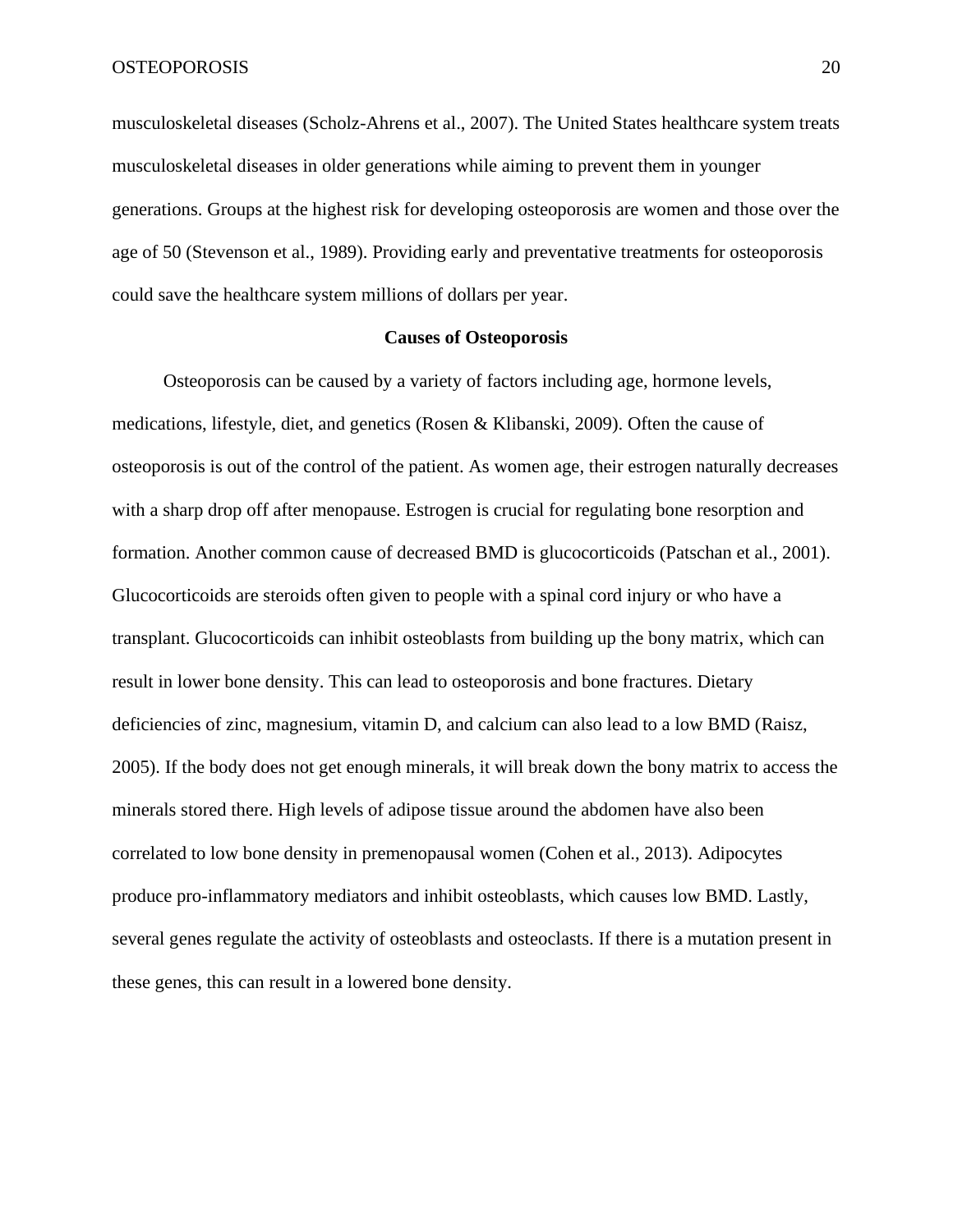# **Hormonal Causes of Osteoporosis**

Sex hormones play a critical role in maintaining bone mass and BMD (Deng et al., 2017). The primary cause of senile osteoporosis is menopause. Estrogen is an important regulator of osteoblast formation. When estrogen levels drop this causes an increase in bone resorption. Estrogen and androgens inhibit osteoblasts from releasing osteoclast stimulating factors (Patschan et al., 2001). When estrogen and androgen levels drop, this causes an increase in osteoclast activity, which leads to a lower bone density. Testosterone is also an important regulator of bone density (Goetz et al., 2017). Testosterone levels are naturally higher in men due to testosterone production by the testicles. Some of the testosterone produced is aromatized by aromatase to produce estrogen. Testosterone and estrogen directly inhibit osteoclasts. Lower numbers of osteoclasts lead to lower bone resorption, which in turn causes less bone loss. Estrogen also causes osteoclasts' apoptosis and stimulates osteoblasts to construct the bony matrix. Interestingly, one study showed that female to male transgender individuals that took testosterone for hormonal therapy before the age of 25 had a reduced peak bone mass (Goetz et al., 2017). This means that these individuals are at a higher risk for developing osteopenia and osteoporosis later in life.

An estrogen deficiency in men and women can increase the cortical vascular porosity in bone (Sharma et al., 2018). An increase in cortical vascular porosity can decrease bone strength and predispose a person to osteoporosis. In addition to this, mechanotransduction is hindered, preventing osteocytes from properly regulating osteoblast and osteoclast function. When there is not enough estrogen, the vascular pores increase in size rather than in number. This causes a serious compromise in the integrity of the bone. One study showed that there is a strong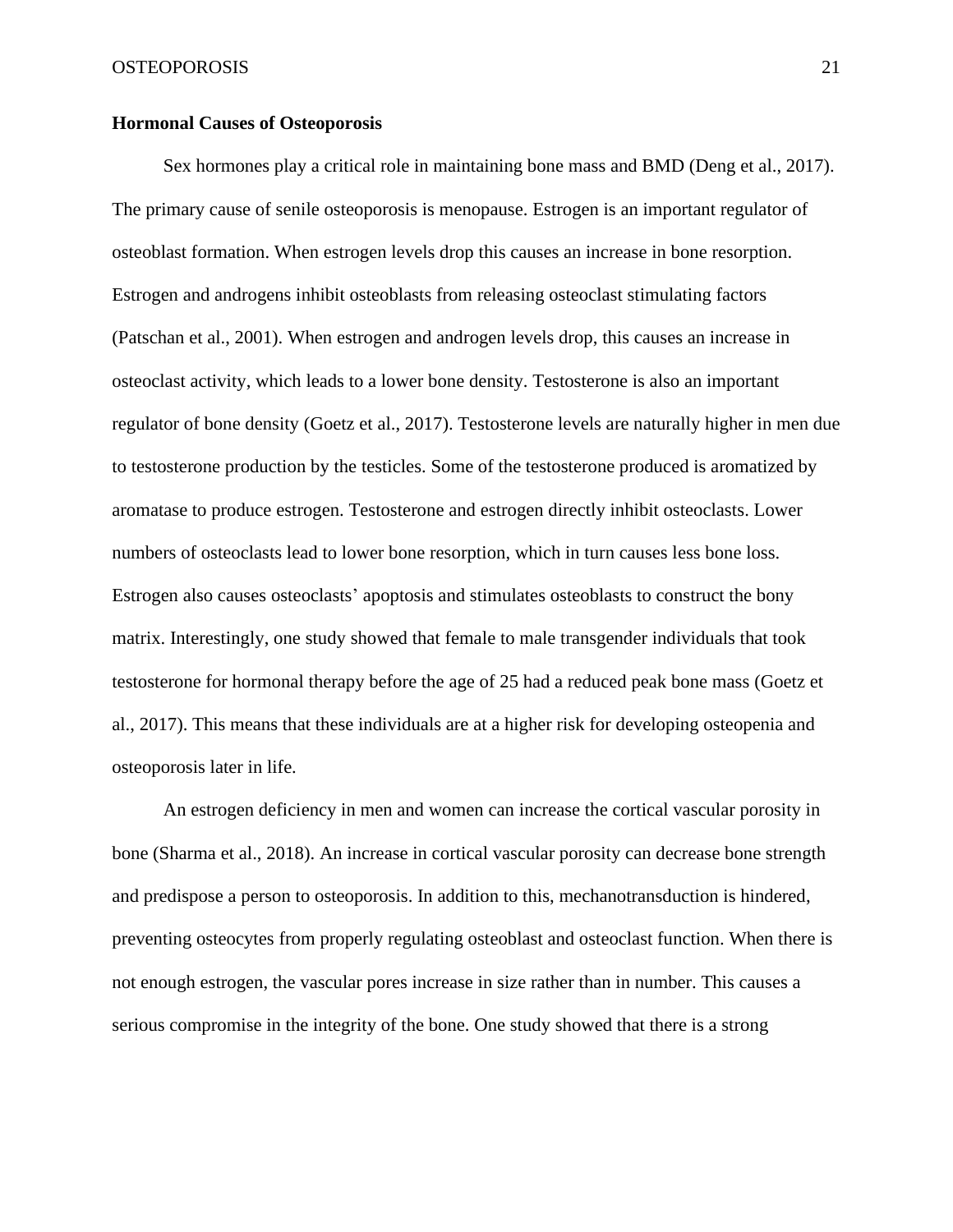correlation between low BMD, low serum copper levels, and low dietary  $Ca2^+$  intake in postmenopausal women (Gür et al., 2001).

Another cause of low bone density in men and women is hypogonadism (Kanis, 2002). In women, hypogonadism can be caused by a primary condition or by gynecological disorders, amenorrhea, hyperprolactinemia, premature menopause, or a chronic illness. In men, hypogonadism can be caused by hyperprolactinemia, castration, chronic illness, or Klinefelter's syndrome.

Often osteoporosis is associated with old age and women who have gone through menopause. However, young women with eating disorders oftentimes have hormonal imbalances. Severe undernutrition, such as in anorexia nervosa, can lead to gonadotropic hypogonadism (Rosen & Klibanski, 2009). This then leads to an estrogen deficiency, which causes osteoporosis. Young women that are anorexic can become amenorrheic, so their estrogen levels drop. When these women gain weight, their ovaries return to functioning normally, so estrogen levels increase. This leads to an increased bone mass and density that reverses the apparent osteoporosis. Peptide YY (PYY), anorexigenic hormone, and ghrelin are hormones that contribute to the bone loss observed in women with anorexia. During a fasted state, ghrelin is secreted and peaks right before a meal. People that are anorexic have lower levels of ghrelin, which results in less hunger. High ghrelin levels have been correlated to a higher body mass index (BMI) and bone density. When ghrelin is administered it increases osteoblastic activity. Obesity can cause low levels of PYY, which lowers bone density. One study found that out of 130 premenopausal women who experienced anorexia, over 92% met the criteria for osteopenia and 38% met the criteria for osteoporosis (Rosen & Klibanski, 2009). Children that develop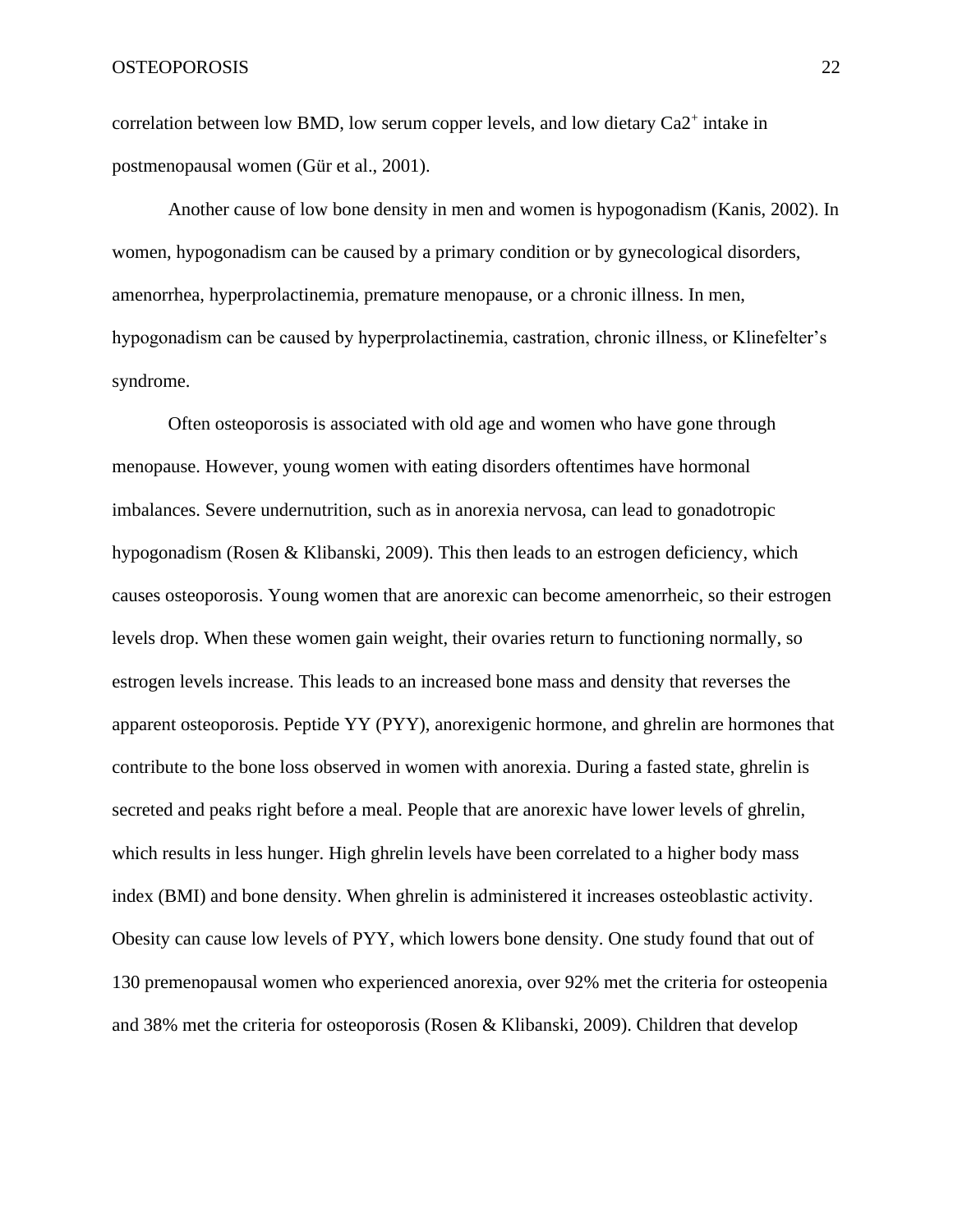anorexia will achieve a lower peak bone mass than children that do not have anorexia. This can predispose them to osteopenia and osteoporosis.

### **Medicinal Causes of Osteoporosis**

The most common medications that cause osteoporosis are glucocorticoids (Patschan et al., 2001; Kanis, 2002; Rosen & Klibanski, 2009). Glucocorticoids are often prescribed when there is a spinal cord injury, a transplant, or an immune disorder that requires the immune system to be impaired (Patschan et al., 2001). When a person starts taking glucocorticoids, bone loss and fat gain are rapid (Kanis, 2002; Rosen & Klibanski, 2009). Glucocorticoids reduce bone mass by causing stem cells in the bone marrow to switch over to adipocyte lineages (Rosen & Klibanski, 2009). This causes the integrity of the bones to decrease and increases the likeliness of a fracture. The vertebrae are the most susceptible to bone loss while a person is taking glucocorticoids (Kanis, 2002). One way to avoid bone loss is to opt for inhaled glucocorticoids instead of oral glucocorticoids. Patients that have had two or more bone fractures have a 12-fold fracture risk while taking this medication. Ca<sub>2+</sub> levels are also elevated in the urine when a patient takes glucocorticoids (Patschan et al., 2001). High urinary Ca2+ levels are observed due to the increased osteoclastic activity and decreased Ca2+ reabsorption in the kidneys. Glucocorticoids also cause a decrease in calcium uptake in the intestines due to the diminished synthesis of the calcium-binding proteins. Glucocorticoids inhibit osteoblastogenesis and osteoclastogenesis and reduce osteoblastic lifespan. Another study found that patients taking glucocorticoids had reduced alkaline phosphatase levels circulating in their blood (Scholz-Ahrens et al., 2007). There was an overall decrease in BMD, bone mass, Ca2+ absorption, vitamin D, and parathyroid hormone levels in people that took glucocorticoids long term.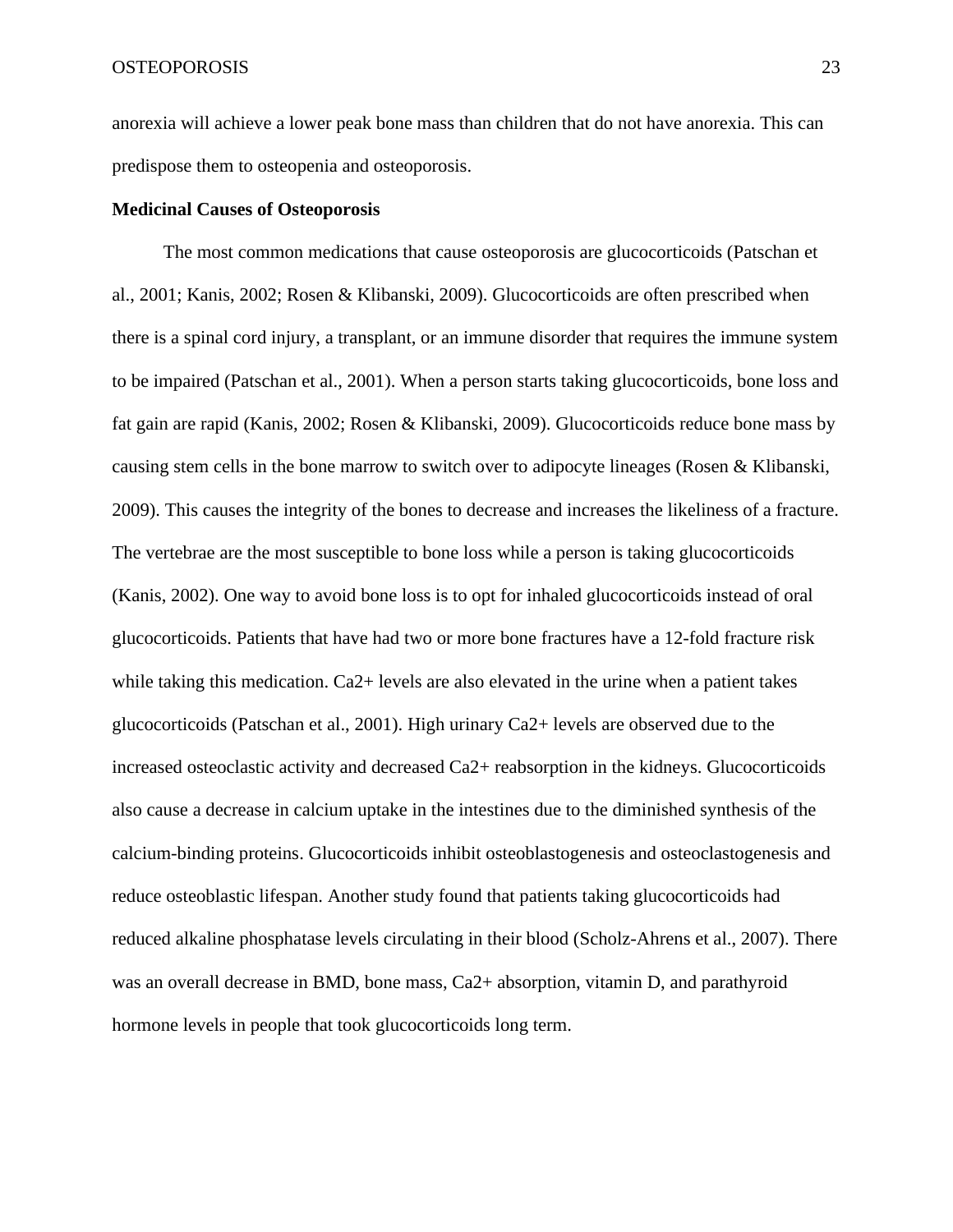# **Lifestyle Causes of Osteoporosis**

 High levels of adipose tissue in the abdomen have been correlated with lower BMD and increased rates of osteoporosis. One study showed that in premenopausal women, those in the highest tercile for trunk fat had the lowest bone quality (Cohen et al., 2013). Previous studies have suggested that increased adipose tissue may help protect bones from fracture (Reid). However, this study showed that the contrary is true; premenopausal women with lower levels of trunk fat had superior bone quality and the lowest risk of fractures (Cohen et al., 2013). Older sources may have suggested these outdated beliefs due to elderly women losing weight and breaking bones easily. People that are anorexic are also more likely to have osteoporosis. These hypotheses were suggested at a time when the scientific community did not have a good understanding of the pathophysiology of osteoporosis.

A recent study found that obesity rates will increase to 18% in men and 21% in women by 2025 (Agovino et al., 2019). It is not a fluke that obesity and osteoporosis have risen over the past three decades (Rosen & Klibanski, 2009). Proinflammatory cytokines are produced by visceral abdominal fat (VAT) (Cohen et al., 2013). It was found that premenopausal women with higher levels of VAT had lower marker levels for bone resorption, which suggests that high levels of VAT slow down the bone remodeling process. Fat content and bone remodeling are regulated by the hypothalamus via the sympathetic nervous system (Rosen & Klibanski, 2009). While obesity significantly lowers BMD, anorexia can also have a negative impact on bones. Eating less food means that a person cannot obtain all the essential nutrients that they need. Not only will this impact the cells' ability to function, but it will also prevent the osteoblasts from creating a structurally sound bony matrix. Many people that are anorexic have osteopenia or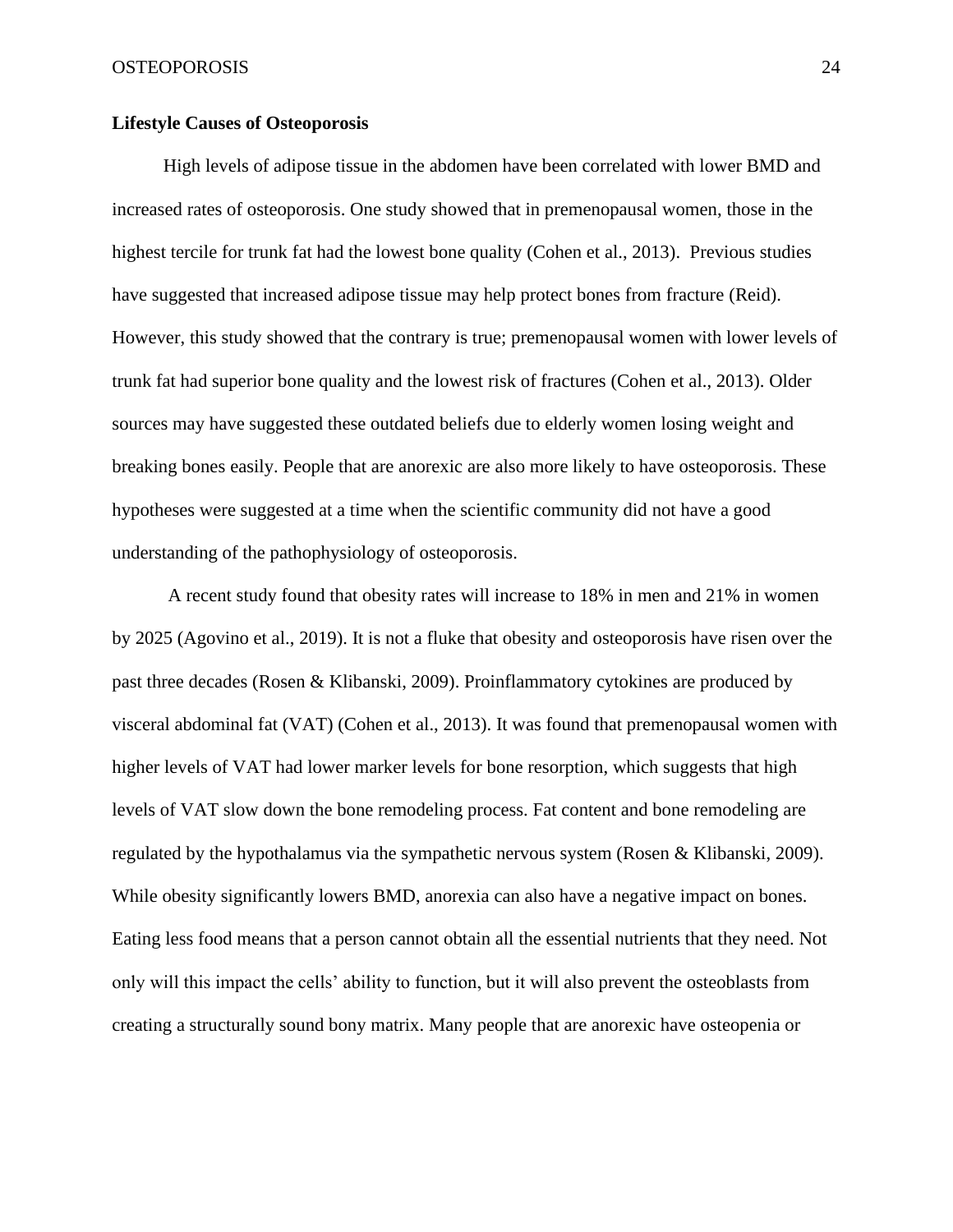osteoporosis. Having an extremely high or low BMI can cause severe musculoskeletal problems that may become irreversible.

### **Genetic Causes of Osteoporosis**

Studies done on mice have shown that when the runt-related transcription factor 2 (*Runx2*) gene is deleted there is a decrease in bone mass density (Raisz, 2005). Runx2 is needed for the maintenance of healthy bones. The absence of osterix, a downstream factor involved in the Runx2 pathway, can also cause a decrease in bone mass. Runx2 and osterix are necessary for osteoblast differentiation. On the contrary, when Runx2 is overexpressed, there is also a decrease in bone mass. This is due to a decrease in bone mass LDL receptor-related protein 5 (*LRP5*) gene expression, which is needed for Wnt ligand signal transduction. The Wnt pathway determines the fate of the cell. If *LRP5* is mutated, this can lead to an increase in bone density and a decrease in fractures. Mutations to LRP5 can also lead to overgrowth of the skeleton, which can cause other abnormalities. In rodents with LRP5 deletion, there were much higher rates of osteoporosis.

#### **Pathophysiology of Osteoporosis**

Under normal conditions, the bone can regulate its breakdown and synthesis. When the osteoclast/osteoblast equilibrium is shifted towards osteoclastic function, inferior bone structure occurs. Pathways that encourage osteoclastogenesis and osteoclast function are activated during osteoporosis, while osteoblastogenesis and osteoblast function are inhibited.

#### **Signaling in Osteoporosis**

Patients with a fracture history are more likely than not to have lower bone formation and poorer bone quality compared to those without a history of fractures (Cohen et al., 2013). While osteoporosis is often associated with aging, some individuals are predisposed to it due to genetics, lifestyle, or medications. It is well documented that people with high amounts of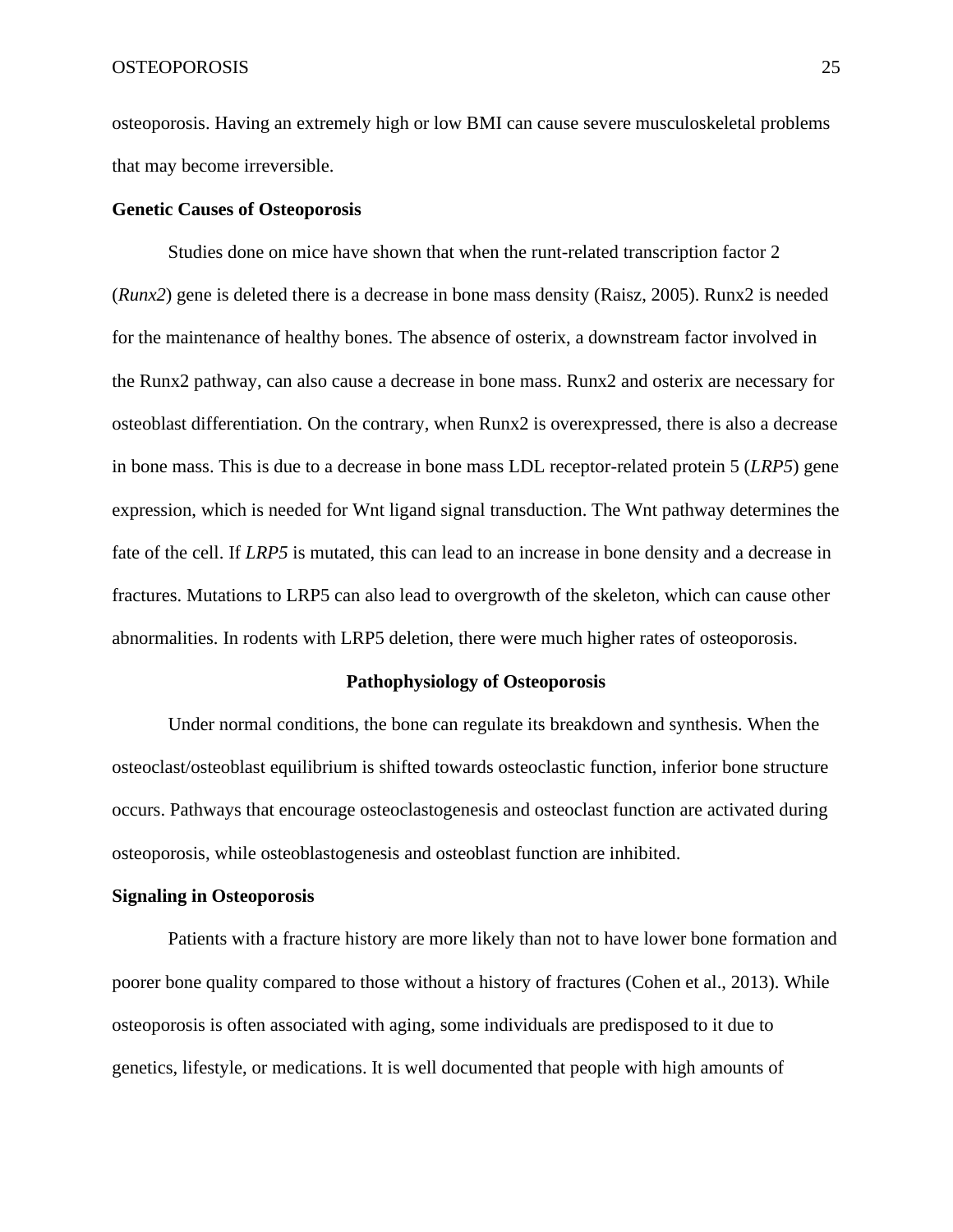abdominal fat have decreased bone mass and BMD. Having excessive abdominal fat also increases the amount of fat in the bone marrow. Since the bone marrow is where osteoblast and adipocyte precursors are located, this alters their maturation process. The growth hormone/insulin-like growth factor-I (GH/IGF-I) axis and peroxisomal proliferated-activated receptors (PPARs) control whether these mesenchymal precursors differentiate into adipocytes or osteoblasts. Decreased growth hormone (GH) secretion can lead to obesity and an increase in adipocyte production. This means that fewer osteoblasts are produced, thus leading to lower bone mass and BMD. This can lead to osteopenia and eventually osteoporosis.

Sufficient mineral levels must be available in the body to have strong bones. Magnesium deficiency has been linked to increased rates of osteoporosis. One study showed that women with osteoporosis had significantly lower magnesium levels in their blood when compared to a healthy control group (Gür et al., 2001). Low magnesium levels can be caused by a poor diet, type II diabetes, kidney problems, and digestive issues. When magnesium levels drop, osteocalcin synthesis drops, too. Recent studies have found that over 80% of magnesium is lost during food processing (Cazzola et al., 2020). This means that a large percentage of people don't get enough magnesium in their diet to support healthy bones. This leads to an overall decrease in bone mass and BMD.

Medications can lead to osteoporosis through several different mechanisms. Glucocorticoids directly inhibit osteoblasts, osteoclasts, and osteocytes (Patschan et al., 2001). Parathyroid hormone-related peptide is needed for osteoblasts to commit to the osteoblastic lineage and for their maturation (Plotkin & Bruzzaniti, 2019). When a patient takes glucocorticoids for extended periods, the effects of parathyroid hormone (PTH) in the bones are much greater (Patschan et al., 2001). This can become a problem called secondary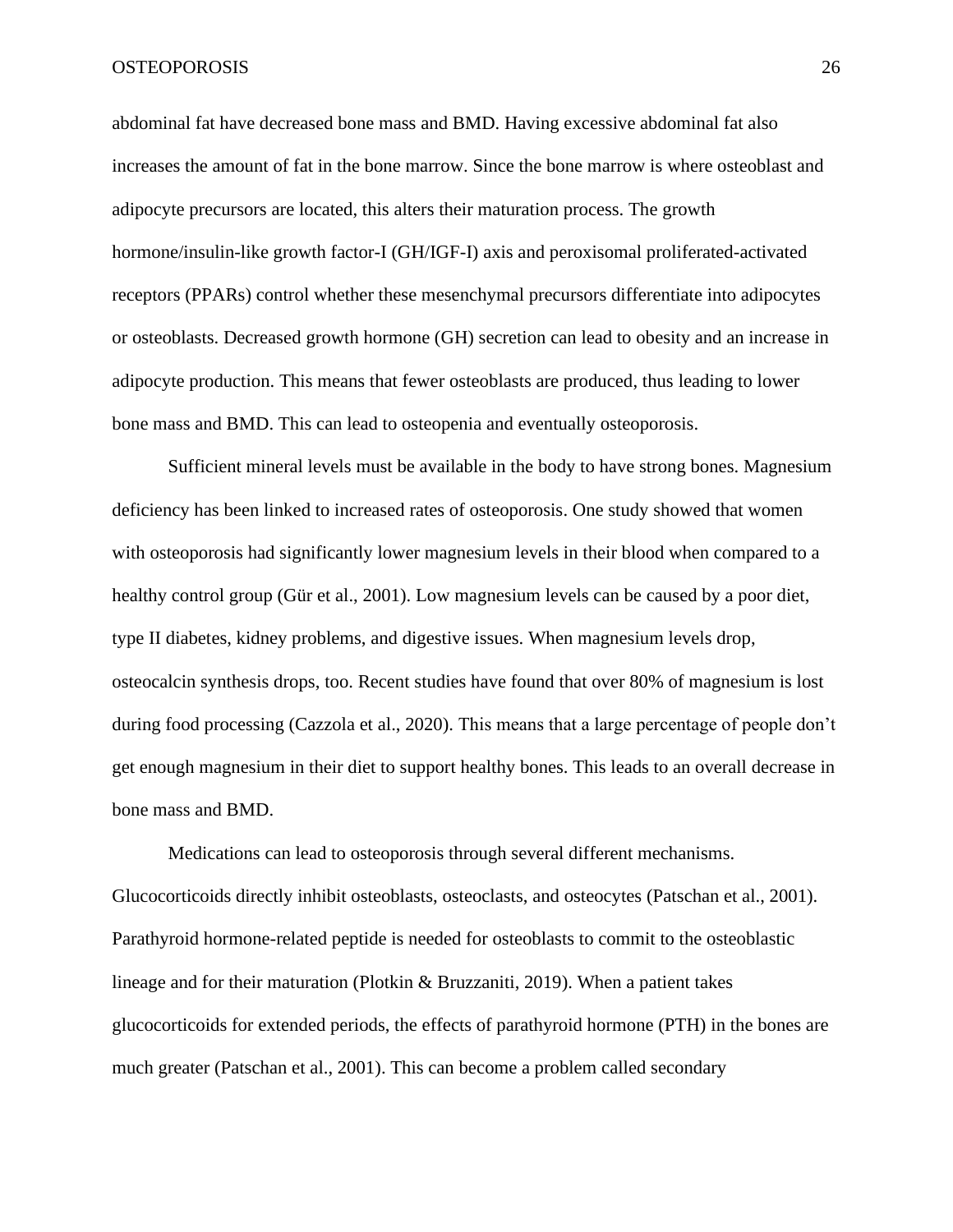hyperparathyroidism. When PTH acts on the bones, it causes them to break down to release calcium. This causes decreased bone mass and BMD. Glucocorticoids also act as an antagonist for gonad function; this leads to a decrease in the production of sexual hormones such as estrogen and testosterone. These drugs also decrease the kidneys' ability to reabsorb calcium while filtering the blood and the ability of the intestines to absorb calcium. When calcium levels are low, bone mass and BMD decrease as well. Lastly, glucocorticoids also decrease osteocyte numbers. Osteocytes are necessary for maintaining a healthy BMD and bone mass. They sense damage to the bone and release signals to the osteoblasts and osteoclasts to complete bone remodeling. When this process is decreased, bone damage cannot be repaired as efficiently. This can lead to osteoporosis. Another issue with decreased osteocyte numbers is the increase in empty lacunae (Raisz, 2005). When osteocyte numbers decrease, they cannot simply fill in the space where they once were. With excessive osteocyte death, the bones become extremely weak, which can lead to fractures and slow healing.

Osteoblasts and osteoclasts operate in a balanced system in a healthy individual. When this balance is thrown off, the bone mass can decrease (Raisz, 2005). If osteoclasts are more active than osteoblasts, then the bone will be continuously broken down faster than it can be built back up. When this happens, the trabecular bone can be completely broken down. This prevents osteoblasts from having a structure to build on, so they are unable to reconstruct the bone. However, high rates of osteoclast activity are not always associated with decreased bone mass. Even though the osteoclast activity is high during puberty, there is still a net balance in favor of osteoblastic activity, so the bone is built back up at a faster rate.

If osteoblasts inadequately form from their precursors, osteoporosis can occur (Plotkin  $\&$ Bruzzaniti, 2019). Factors that can cause improper osteoblast development are high levels of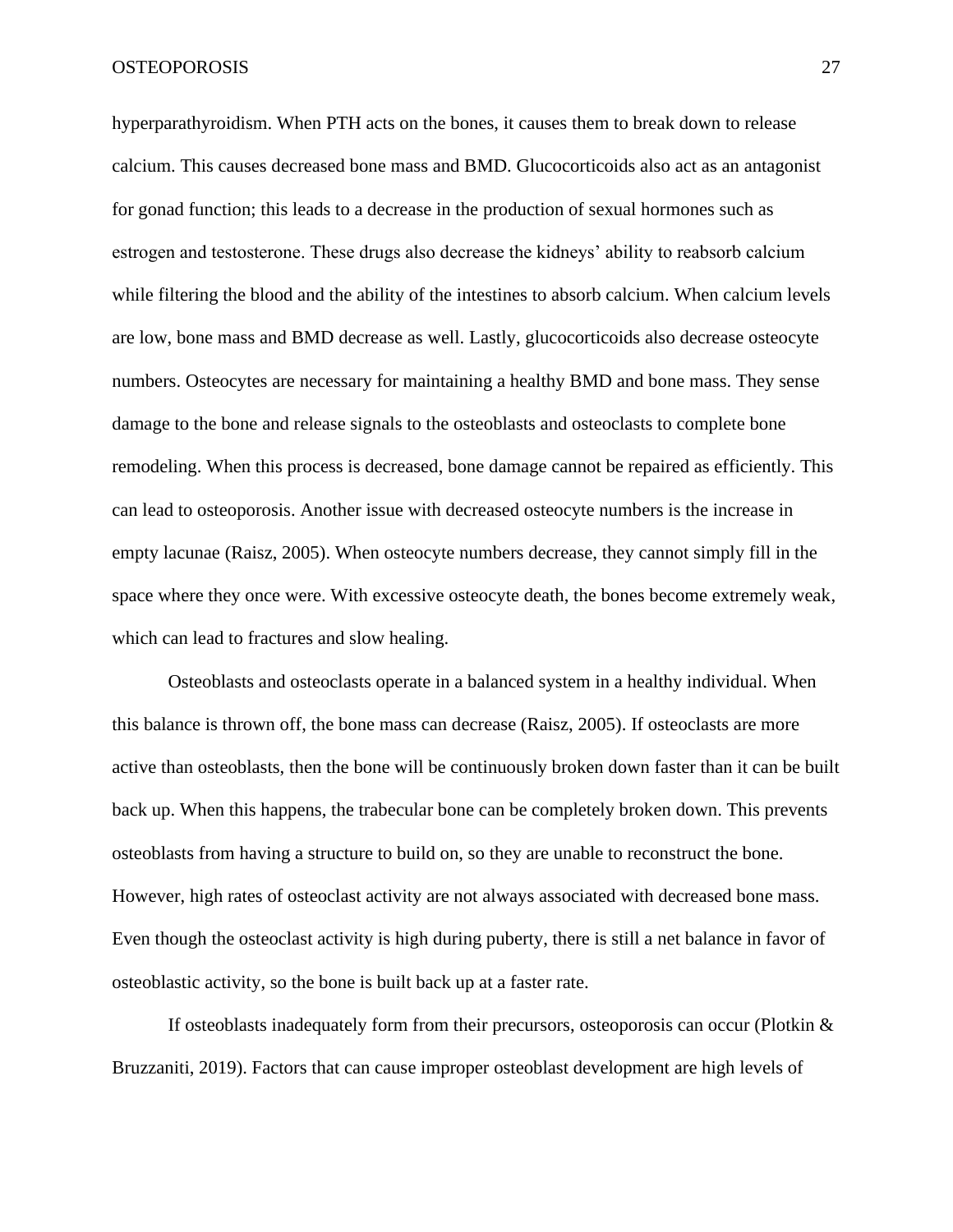stress, poor diet, or a genetic mutation. When osteoblasts cannot fully mature, they are unable to properly rebuild the bony matrix after osteoclasts have broken it down. Immature osteoblasts create irregular patterns of bone that are not mineralized; this can lead to bone fragility.

# **Gene Activity in Osteoporosis**

Several genes can lead to osteoporosis if they are mutated or dysregulated. One of these genes is methyltransferase-like protein 21C (*METTL21C*) (Brotto & Bonewald, 2016). *METTL21C* creates a protein with protein-lysine N-methyltransferase activity that methylates valosin-containing protein (VCP) chaperones. When *METTL21C* is downregulated, there is less differentiation of myotubes in muscle cells. This leads to cellular atrophy and the loss of muscle tissue. Muscular activity is crucial for proper bone mass and BMD. If there is decreased muscle, then there is less mechanical loading on the bones. This leads to less bone remodeling, which causes osteoporosis. Other genes that are important for bone health are collagen type 1 alpha 1 chain (*COL1A1*) and collagen type 1 alpha 2 chain (*COL1A2*). *COL1A1* and *COL1A2* produce collagen, which is needed for strong bones and muscles. If there is a mutation in these genes, this can lead to impaired muscle function and bone structure. The claudin-18 (*Cldn-18*) gene regulates the rate of bone resorption (Alshbool et al., 2014). When *Cldn-18* is mutated or disrupted, bone resorption and osteoclast activity increase. This leads to an imbalance in the osteoblast/osteoclast equilibrium that causes bones to become weaker. One study showed that mice with Dickkopf Wnt signaling pathway inhibitor 1 (*Dkk1*) gene deletion had extremely high bone mass (Plotkin & Bruzzaniti, 2019). *Dkk1* regulates osteoblast activity, so without this gene, osteoblasts can construct bone without being inhibited. However, when *Dkk1* is overexpressed, osteoblast numbers and activity are much lower. This again can lead to an imbalance in the osteoblast/osteoclast equilibrium that can lead to osteoporosis. Single nucleotide polymorphisms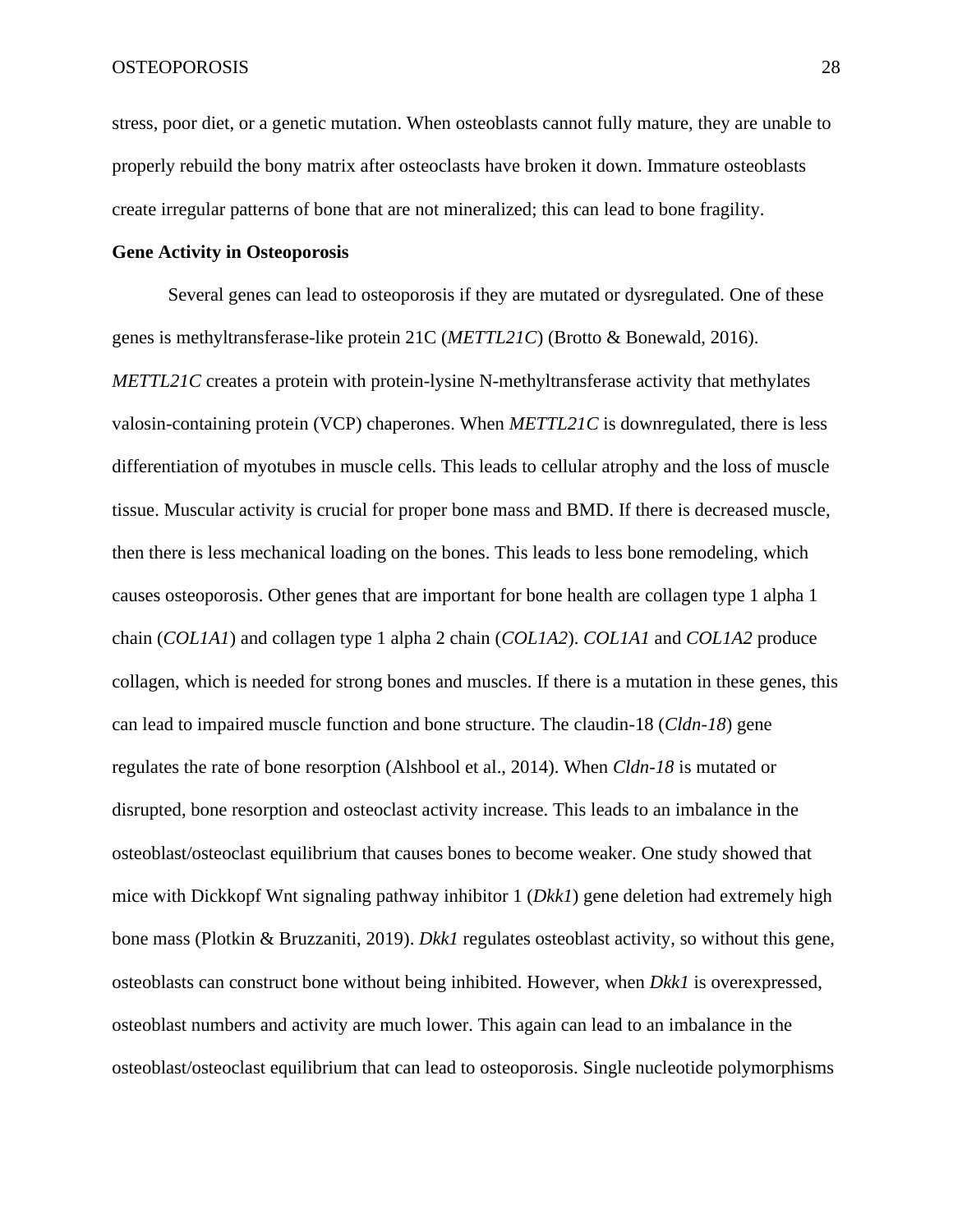(SNPs) to *Hox* genes that cause Wnt16 to become dysfunctional result in lower bone mass and BMD. Individuals with this mutation suffer from increased rates of osteoporosis and bone fractures.

# **Osteoporosis Treatments**

Many potential therapies are being developed to treat osteoporosis each year. Current treatments come in the form of hormones, drugs, and lifestyle changes. Oftentimes using a combination of these therapies will yield the best results when combatting osteoporosis. Estrogen is a key regulator when it comes to osteoblast and osteoclast function, so it is one of the main hormone therapies used today. Bisphosphonates are one of the most widely prescribed drugs for osteoporosis; however, they can have negative side effects. Currently, many drugs are being developed and tested to provide better results for people with osteoporosis. Lastly, increasing the intensity of exercise can help improve BMD. By offering their patients a wide range of treatment options, healthcare providers can greatly improve the quality of life for people with osteoporosis.

# **Hormonal Treatments of Osteoporosis**

Amylin is a hormone made by  $\beta$ -cells in the pancreas (Cornish et al., 1998). This hormone is cosecreted with insulin, which is secreted when a meal is eaten. Amylin regulates glucose metabolism in the body. Interestingly, amylin also acts on osteoclasts by inhibiting them. One study showed that a group of mice treated with amylin had a 30-100% increase in bone formation and a 70% decrease in bone resorption after only five days (Cornish et al., 1998). This hormone essentially "uncouples" osteoblast and osteoclast activity and shifts the osteoblast/osteoclast equilibrium. Amylin could be a potentially effective therapy for osteoporosis as it acts on bone without having negative effects on other tissues. This hormone also increases the amount of calcium reabsorbed by the kidneys. Calcitonin gene-related peptide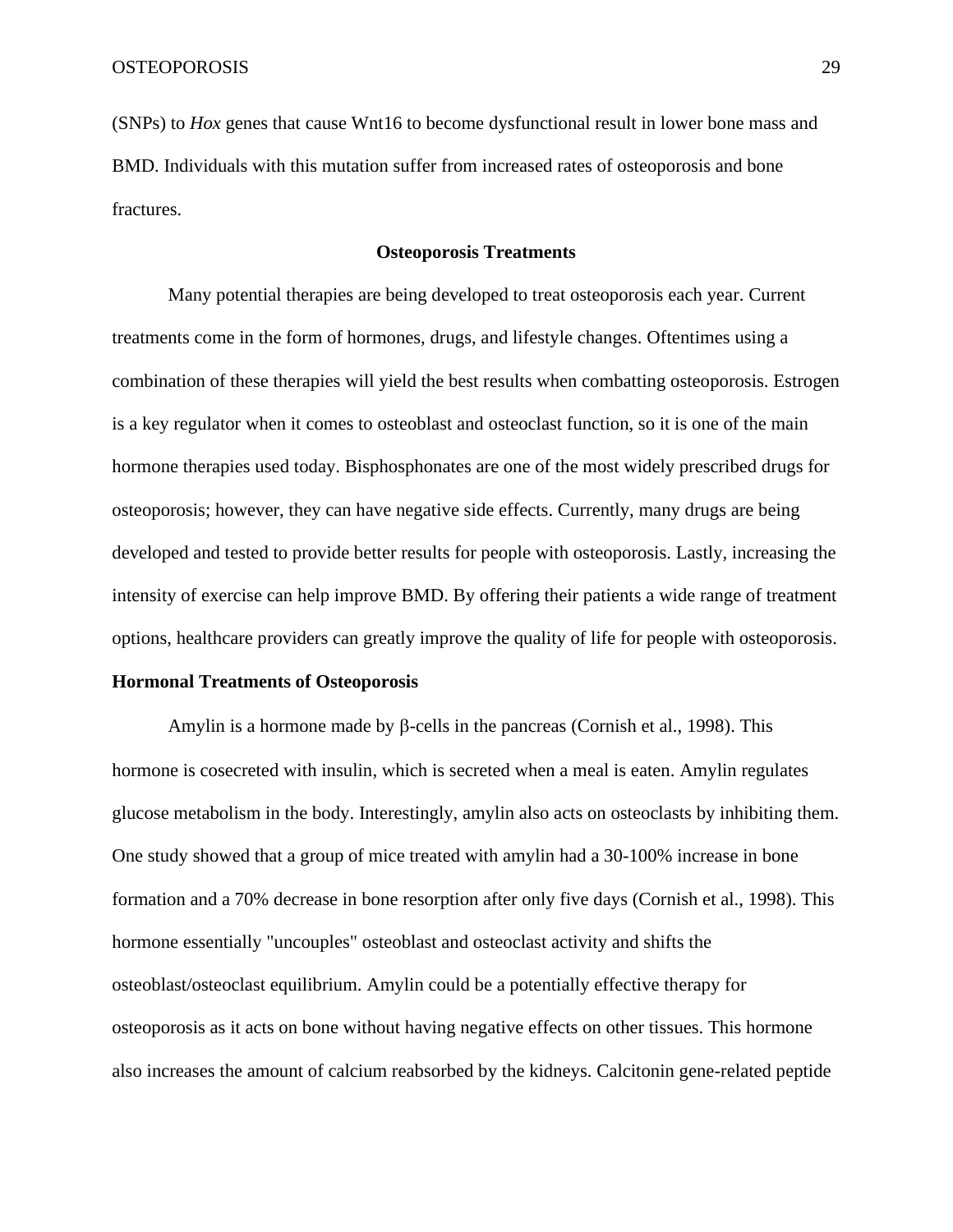(CGRP) is structurally like amylin. In a study, it was found that the administration of CGRP to ovariectomized rats prevented bone loss (Cornish et al., 1998). CGRP increased the number of osteoblasts greatly. However, studies have shown that amylin is a better treatment option when compared to CGRP, as it is more potent and blocks more osteoclast activity. There are negative side effects to amylin therapy, including increased fat mass, insulin resistance in muscle and liver cells, hyperamylinemia, and hyperinsulinemia. Amylin does not make adipocytes immune to insulin, so hyperinsulinemia causes lipogenesis, hence, the increased fat mass.

Another promising hormone therapy is calcitonin. Calcitonin decreases the amount of calcium while increasing the amounts of copper, magnesium, and zinc in the body (Gür et al., 2001). One study showed that administering calcitonin and calcium proved effective in increasing bone mass (Gür et al., 2001). Magnesium and zinc are essential for building strong bones. Copper, magnesium, and zinc levels are increased due to calcitonin's effect on the renal tubules, which causes the kidneys to increase the amounts of these elements reabsorbed. Calcitonin also decreases the rate of bone resorption, which leads to a higher BMD.

Estrogen is one of the main hormone therapies that is focused on for postmenopausal osteoporosis (Raisz, 2005). One study showed that one-fourth of a dose of estrogen decreased bone resorption while increasing bone mass in older women. The effectiveness of such a low dose of estrogen could be due to the heightened sensitivity of the skeleton that comes with age. Low levels of estrogen therapy could be effective for older men that have osteoporosis caused by low estrogen and androgen levels. It has been found that hormone replacement therapy (HRT) is more effective than calcium and vitamin D supplements alone (Delmas, 2002). Osteoporotic women with intact uteri should be given estrogen and progestogen to reduce the risk of endometrial cancer. Estrogen increases the risk of cardiovascular disease and breast cancer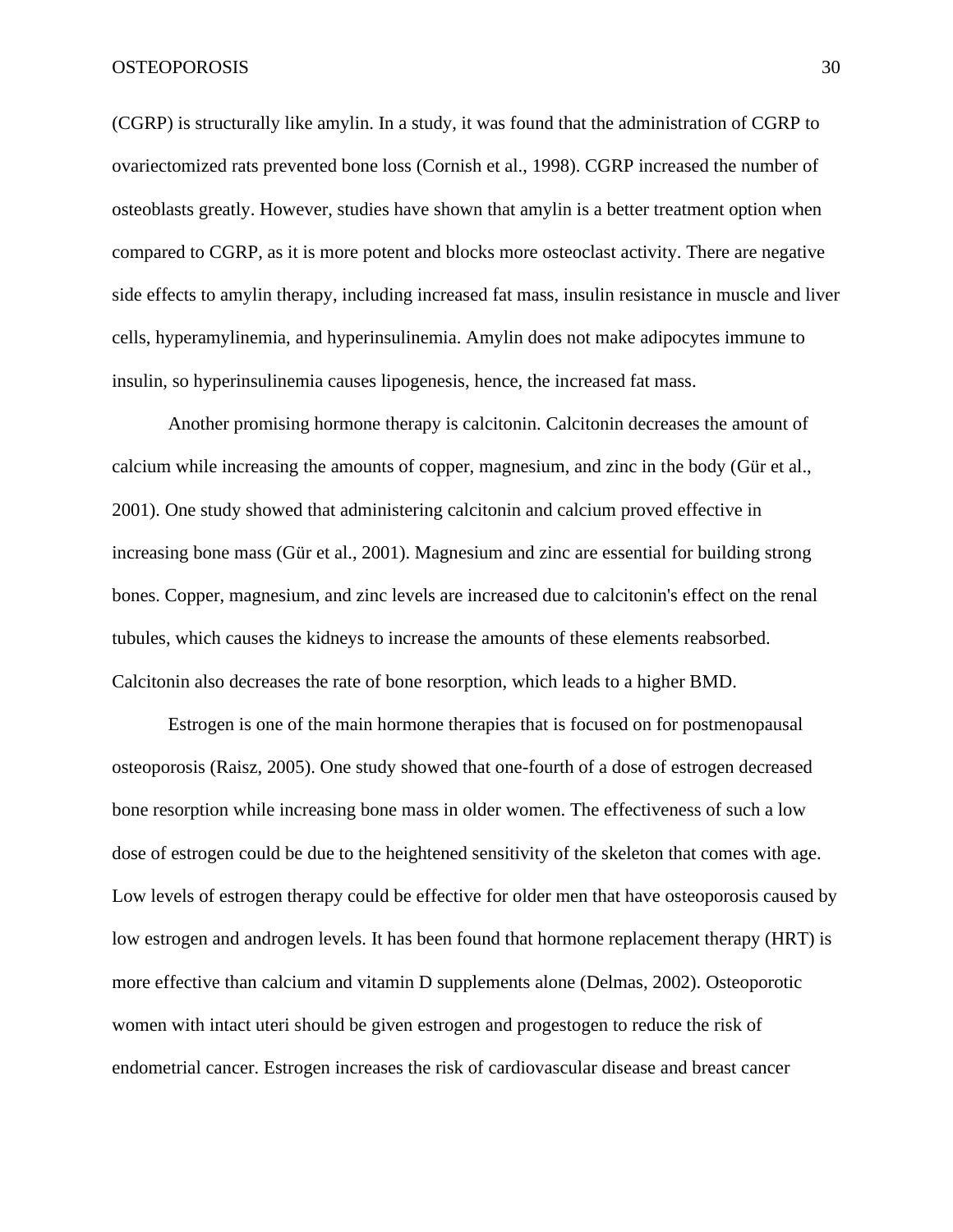(Raisz, 2005). It is recommended that selective estrogen replacement modulators (SERMs) be administered to prevent cancer (Delmas, 2002). SERMs can ensure that only the bones are affected by the estrogen. Tamoxifen is a type of SERM that is commonly used to treat osteoporosis. It is an estrogen antagonist in breast tissue and an agonist in cholesterol metabolism, the endometrium, and the bone. However, tamoxifen increases the risk of endometrial cancer.

Cross-sex hormone therapy is commonly used by transgender people (Goetz et al., 2017). If a male at birth transitions to a female, then she will take estrogen and progesterone to develop the secondary sex characteristics of a female. The same is true for a female at birth transitioning to a male; he would take testosterone to develop the secondary sex characteristics of a male. This second scenario can be problematic as it can lead to lower bone mass and BMD. Transgender men should take testosterone and estradiol to maintain bone integrity. This will make up for the estrogen deficiency that can lead to osteoporosis. One study showed that estrogen is critical for early-life bone formation. Transgender males that transition before peak bone mass is reached at 25 years of age risk having a seriously compromised skeletal system due to an estrogen deficiency. This can be combatted by administering low doses of estrogen with testosterone to make up for the estrogen deficiency while maintaining the secondary sex characteristics of a male. Females that transition to males after 25 years of age do not need to take estrogen due to peak bone mass already being reached. Despite testosterone being aromatized to estrogen, this was not enough to prevent an estrogen deficiency. This is due to males being able to aromatize testosterone at twice the rate that females can. Even if a transgender male is taking testosterone, this will not automatically double the rate of testosterone aromatization. In men with an aromatase deficiency or mutation, it was shown that estrogen increased bone health (Goetz et al.,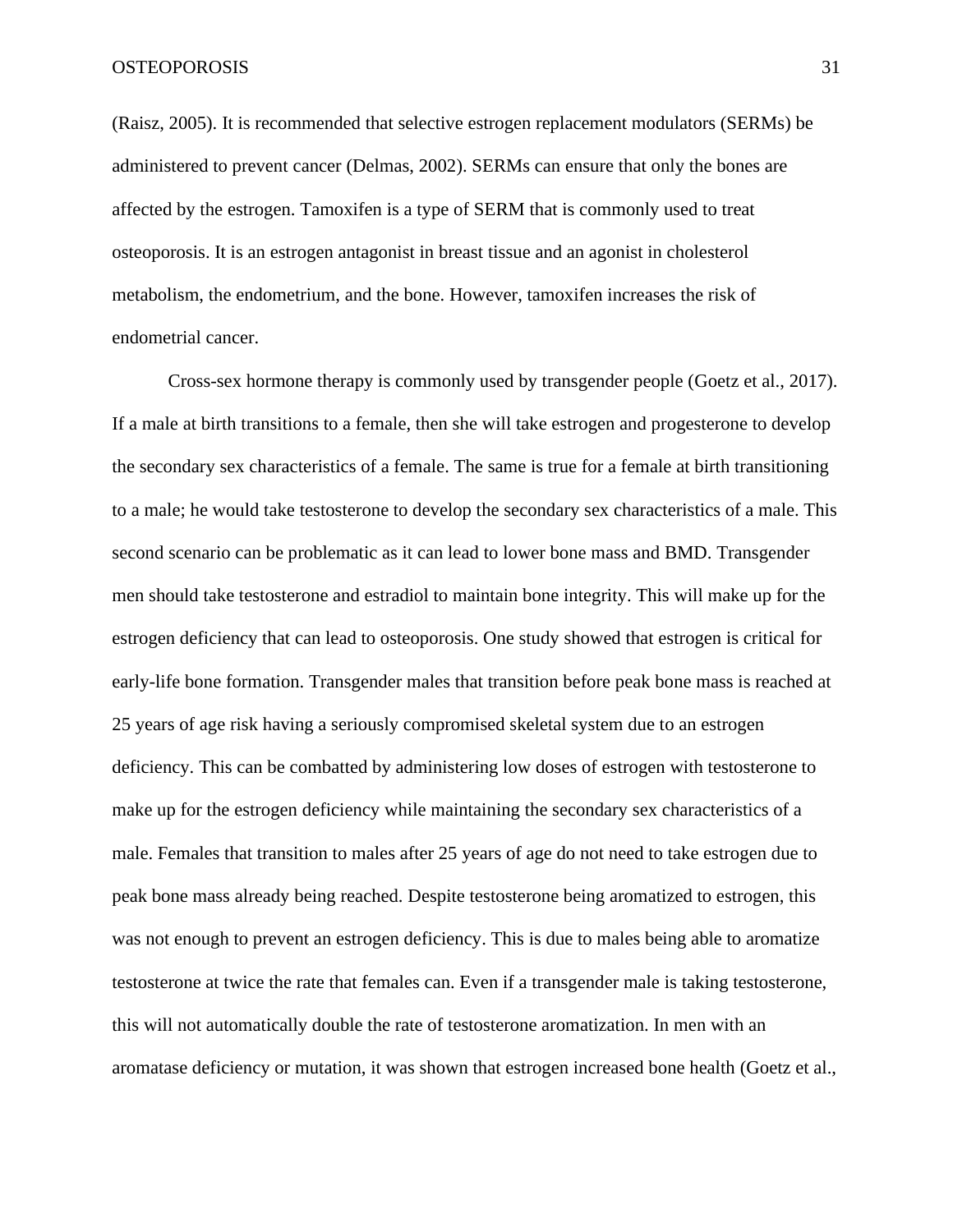2017). Testosterone and estrogen inhibit osteoclast formation, and estrogen initiates apoptosis in osteoclasts. Estrogen also stimulates osteoblasts, which cause an increase in bone formation.

Another hormone therapy for osteoporosis is PTH (Harlow et al., 2017). Osteoporosis can be caused by immobilization due to a severe injury to the spinal cord. One study had three groups of mice: a mobile control group, a group with a spinal cord injury (SCI), and a group with an SCI that was given PTH (Harlow et al., 2017). Both groups with SCIs had immobilized hindlegs; this caused bone mass and BMD loss. This study found that mice that were given PTH had much higher levels of bone formation compared to the SCI group that was not given PTH. Even though osteoclast function was occurring at a faster rate in the group with an SCI that was administered PTH, osteoblast activity was also occurring at a faster rate. An overall increase in bone remodeling activity that maintains the osteoblast/osteoclast equilibrium will lead to higher quality bone being formed. PTH (Teriparatide) and PTHrP (Aboloparatide) are osteoanabolic treatments for osteoporosis (Shao et al., 2019). PTH works by stimulating bone remodeling, which increases bone mass and quality. While PTH is an effective therapy, the FDA has placed a two-year limit on it due to its potency declining after that. More research needs to be done to find other drugs or hormones that can be combined with PTH to increase efficacy. Another way to improve PTH therapy is to find a way to directly target only the bone.

#### **Medicinal Treatments of Osteoporosis**

NO inhibits osteoclast activity by increasing OPG production (Raisz, 2005). People that take activators of the NO pathways have higher BMDs than those that do not take NO pathway activators. Some studies have shown that people that take non-steroidal anti-inflammatory drugs (NSAIDs) have slightly higher BMD than those that do not take NSAIDs. Vitamin D supplements can combat low vitamin D levels (Delmas, 2002). Low vitamin D levels can inhibit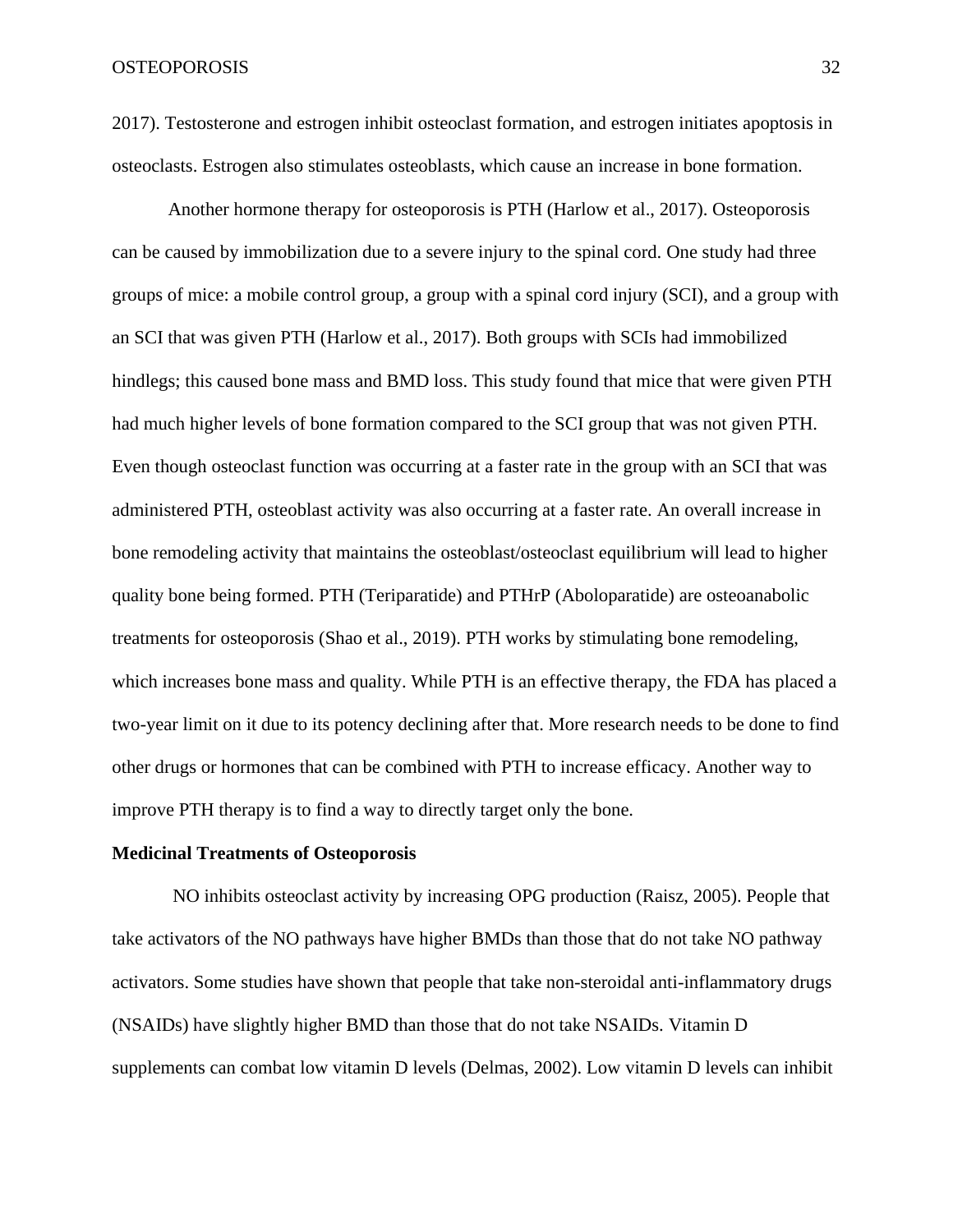bone remodeling, which leads to lowered bone mass. Raloxifene is a SERM that decreases the risk of bone fractures, but it does not decrease the risk of breast cancer. Further research will need to be done to combat this (Raisz, 2005). Calcium and vitamin D supplements have been shown to increase bone mass when combined with physical activity. Exercise increases one's peak bone mass while shifting the osteoblast/osteoclast equilibrium toward bone formation.

Bisphosphonates have also been shown to be an effective treatment for osteoporosis (Raisz, 2005). These drugs are stable pyrophosphate analogs that have a phosphorus to carbon to phosphorus bond (Delmas, 2002). The properties and efficacy of bisphosphonates are determined by the side chain off the carbon. Bisphosphonates have a high affinity to the bone's surface. Once bound to the bone, bisphosphonates are taken in by osteoclasts; this leads to apoptosis (Raisz, 2005). However, bisphosphonates can be harmful to some women due to their severe side effects (Tella & Gallagher, 2014). Bisphosphonates can cause acid reflux and ulcers if taken orally. When administered intravenously, some people had a bad reaction to bisphosphonates. These reactions include fevers, myalgias, and arthralgias.

Another osteoclast inhibitor is osteoprotegerin (OPG) (Tella & Gallagher, 2014). OPG is made naturally by osteocytes to inhibit bone resorption. It is an antagonist of RANKL, which is needed to initiate bone resorption. Administering additional OPG blocks RANKL, but this was not a practical treatment (Tella & Gallagher, 2014). The body developed antibodies against OPG, which targeted it for destruction. However, a monoclonal antibody against RANKL was made, and it blocked osteoclast activity (Tella & Gallagher, 2014). This drug, denosumab, efficiently increases bone mass and BMD in osteoporotic patients. The same principle was applied to osteoblast activity. Sclerostin is an inhibitor of the Wnt pathway that results in osteoblast activity. Monoclonal antibodies against sclerostin have improved bone density.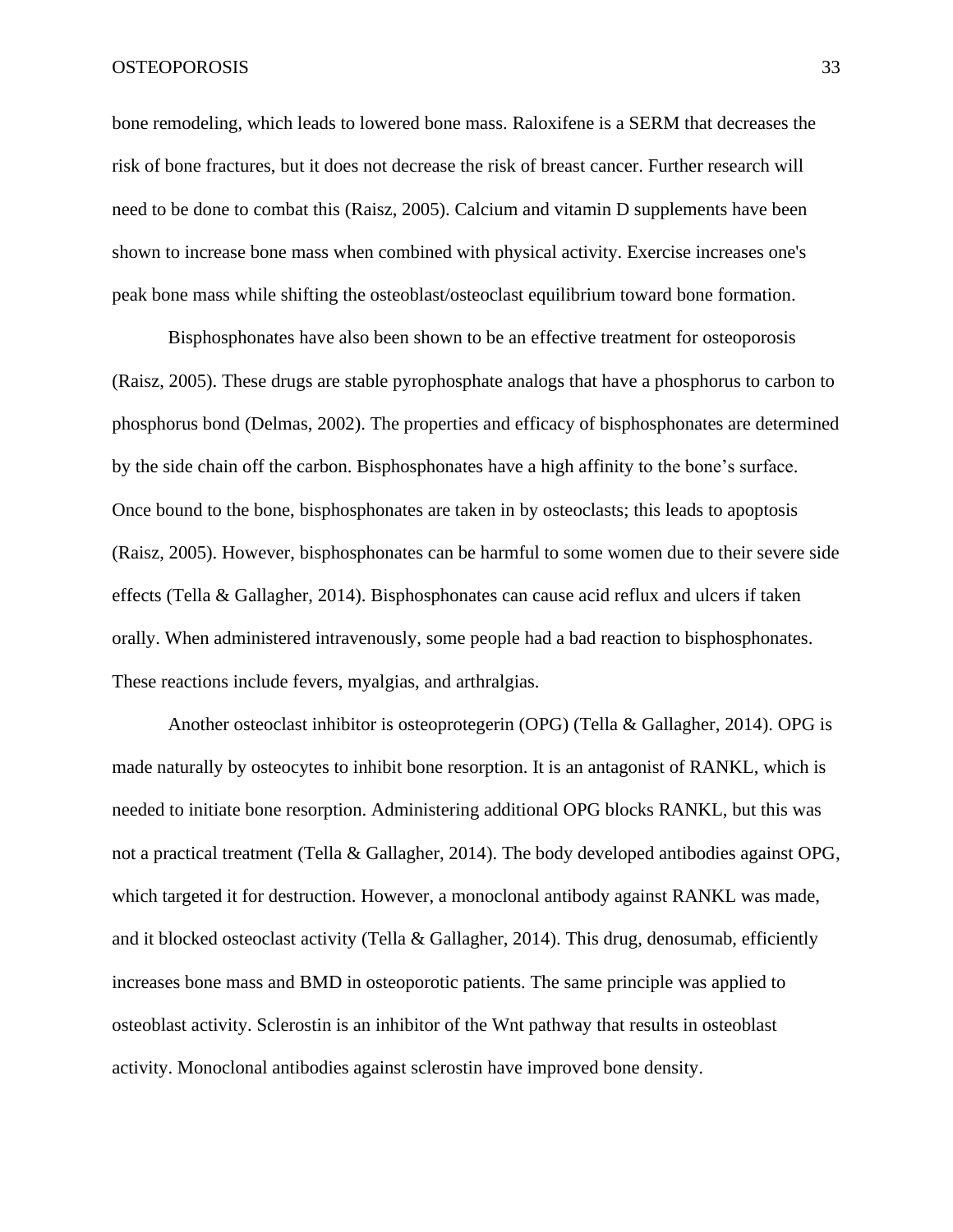Several studies have provided evidence that soy isoflavone supplements increase bone mass and BMD (Wei et al., 2012). While there was not an increase in alkaline phosphatase, a bone formation biomarker, there was a decrease in deoxypyridinoline (DPD), a bone resorption biomarker. DPD is crosslinked type 1 collagen present in the urine. When osteoclasts are active, they break down the collagen in bones. This is then absorbed into the bloodstream and filtered out in the urine. Performing a urinalysis is an easy way to determine the rate of osteoclastic function. People that took soy isoflavone supplements experienced a BMD increase of 54% and a 23% decrease of DPD in their urine. Soy isoflavones have a similar structure to estrogen, which increases BMD.

Another medication that can reverse the effects of osteoporosis is zileuton. In a study, rats that were ovariectomized had downregulated Sema3a and upregulated Sema4d. Sema3a promotes bone formation while Sema4d promotes bone resorption (Saul et al., 2018). Zileuton works by inhibiting bone resorption while increasing the amount of cortical bone, trabecular bone, callus bone, and volume of bone made. However, the bone density was not changed. Interestingly, zileuton has shown that it can restore memory in patients with Alzheimer's.

Zoledronic acid is another anti-osteoporotic drug that inhibits bone resorption (Black et al., 2007). One study showed that after administration with zoledronic acid the risk of fracturing a bone was reduced by 70%. This study was also done with a group taking bisphosphonates and a group taking a placebo. The group that took the bisphosphonates intravenously had a 45% decrease in fracture risk. The control placebo group had no increase or decrease in fracture risk. While zoledronic acid was shown to be the most effective at decreasing the fracture risk, there were more cases of atrial fibrillation compared to the control group.

## **Genetic Treatments of Osteoporosis**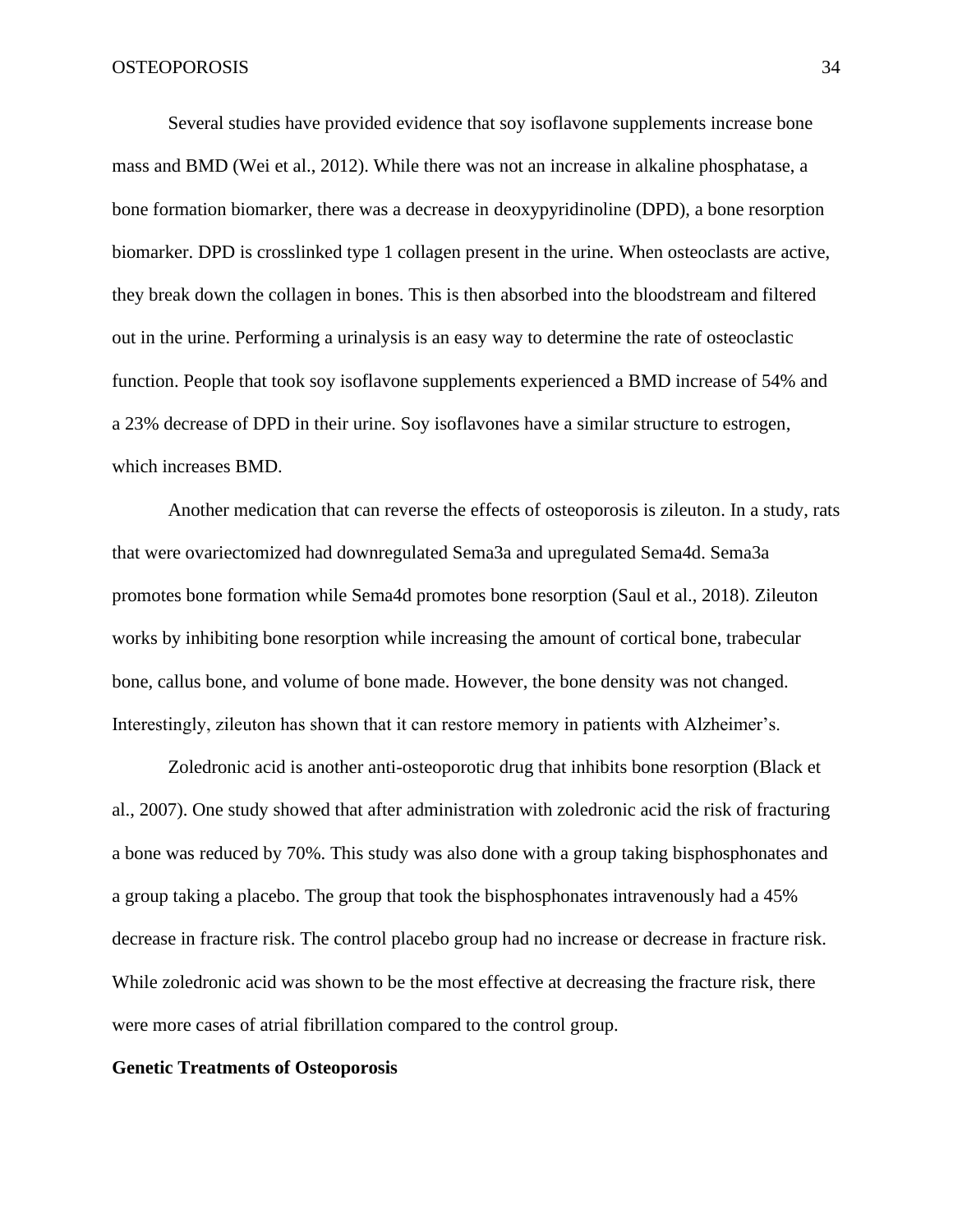Histone deacetylases (HDACs) are a target for osteoporosis therapy (Dou et al., 2016). HDACs initiate apoptosis in osteoclast precursors and promote osteoblast differentiation. Even though they increase bone mass, long-term use can lead to a decreased BMD.

*Nmp4* controls many of the processes in osteoblasts (Shao et al., 2019). One study showed that in mice with an *Nmp4* knockout their bone density and quality increased. This was due to higher levels of COL1a1 mRNA present in *Nmp4* knockout mice osteoblasts. Collagen makes up over 90% of bone so its mRNA needs to be high to have better bone structure. This study suggests that losing the *Nmp4* gene would cause the ratio of collagenous to noncollagenous proteins to shift towards collagenous proteins. However, when osteoblasts perform this process, they make woven bone (Shao et al., 2019). A new study has shown that woven bone is not as strong as lamellar bone, despite forming faster.

### **Lifestyle Treatments of Osteoporosis**

One study showed that osteoporotic patients that stood on a vibrating platform that emitted low magnitude sound waves had significantly increased bone mass (Rosen & Klibanski, 2009). These patients only had to stand on the platform for ten minutes per day for two years. Another study suggested that losing excess fat could help improve bone health (Cohen et al., 2013). It is important to prevent excessive fatty tissue from accumulating especially in developmental years before peak bone mass is reached. In addition to this, eating a diet that is high in calcium can correct calcium deficits caused by mutations (Alshbool, et al., 2014). One study found that Cldn-18 knockout mice that were fed high calcium diets had less bone resorption than the control group that was fed a normal diet. Most older women do not get enough calcium in their diets (Tella & Gallagher, 2014). These women must obtain adequate amounts of calcium to prevent worsening bone fragility. One study showed that older women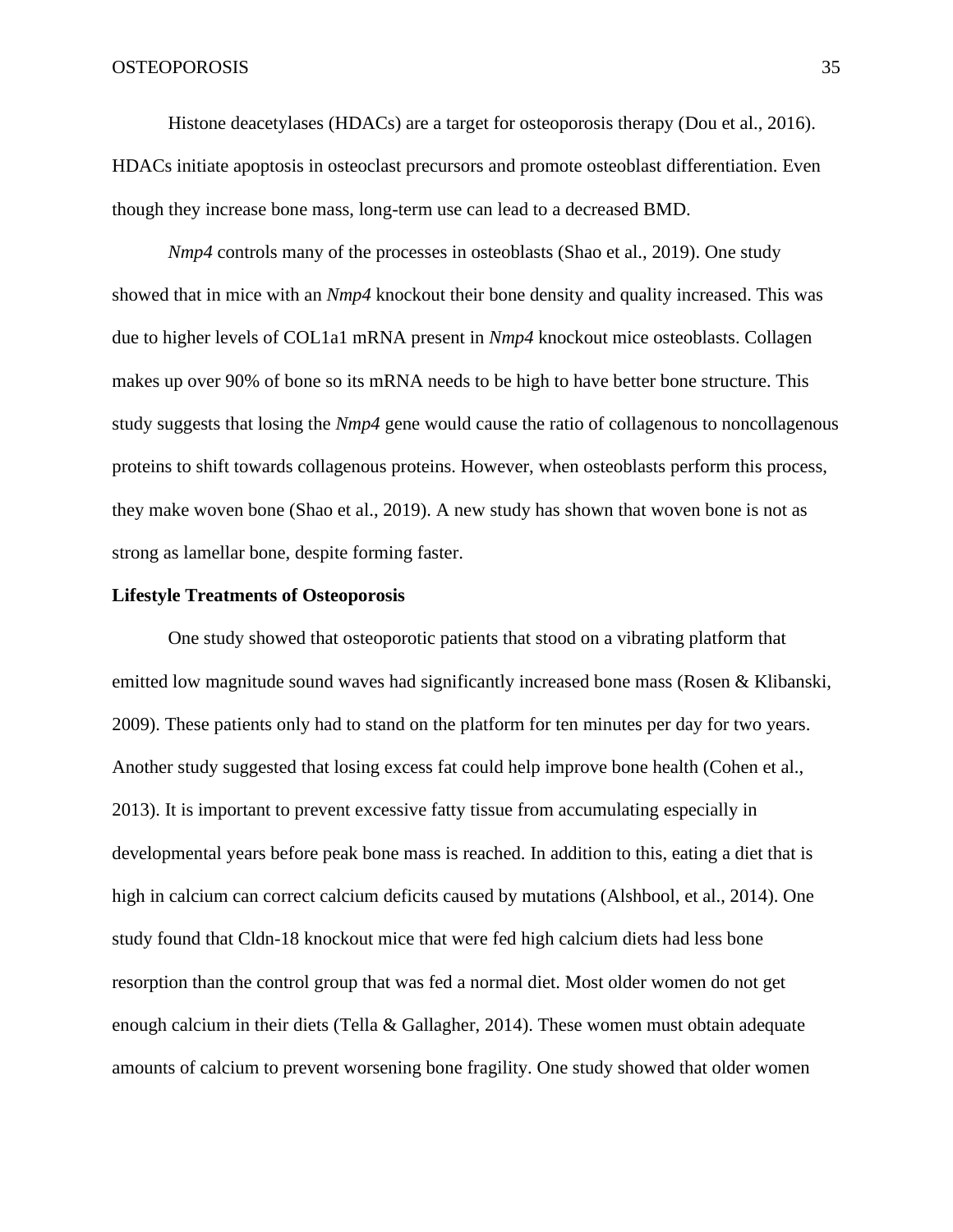that were calcium deficient who were given adequate calcium decreased their fracture risk by 80%. Patients must also obtain adequate amounts of protein and vitamin D3 in their diets. Participating in regular, weight-bearing exercise, not smoking, avoiding consuming more than three units of alcohol per day, and implementing fall prevention strategies are all ways to prevent increasing the risk of bone fracture.

Physical activity increases mechanical loading on the muscles and bones (Borer, 2005). This causes an increase in bone remodeling, which increases overall bone strength and quality. Exercise also increases a person's balance, which can reduce the risk of a serious fall. Many people with osteoporosis have severe falls in older age. This can lead to a severe fracture of the hip or spinal cord. Muscle mass can also help protect bones in the event of a fall. One study showed that consistent exercise for girls started before puberty and carried on through adolescence increased bone volume and BMD. Intense exercise early in life increases peak bone mass (Delmas, 2002). If a woman is postmenopausal, moderate to intense exercise can still be used to treat osteoporosis (Borer, 2005). The key attributes of the exercises that increase bone mass the most are activities that put an unusual loading pattern on the bones and are dynamic. Sufficient nutrients and high calcium and vitamin D3 intake will yield an increase in bone mass when paired with exercise.

## **Future Treatments of Osteoporosis**

One medication called adrenomedullin has a similar effect on osteoblasts to amylin (Cornish et al., 1998). Adrenomedullin is a drug used for vasodilation. Fragments of this peptide can be made to affect osteoblasts without causing vasodilation. More research needs to be done to determine the efficacy and safety of this potential treatment. Another therapy to explore is the control of *Nmp4* expression in osteoblasts (Shao et al., 2019). While there has been conflicting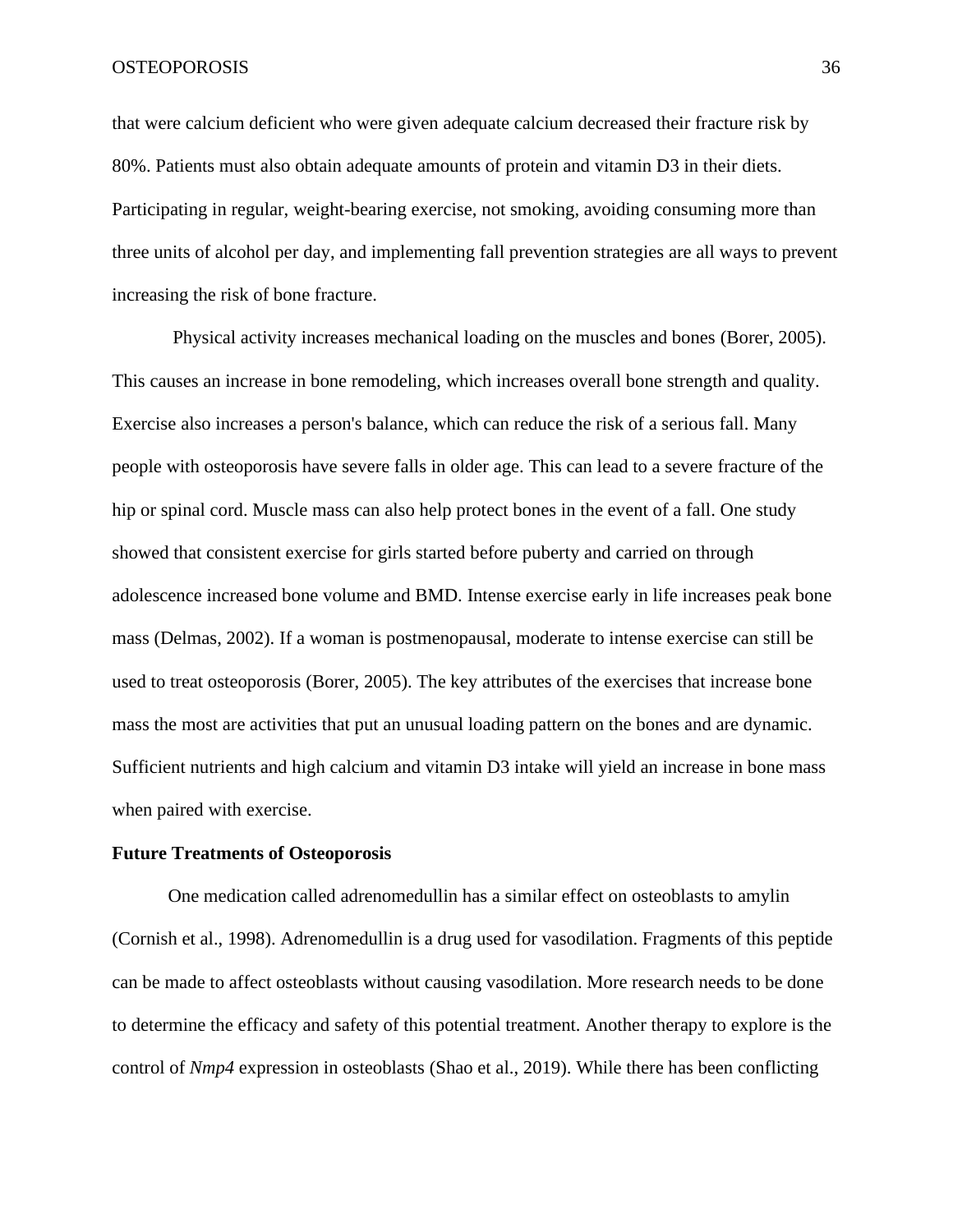evidence, more research needs to be done to replicate the results and figure out the mechanisms behind this gene. Lastly, selective osteoclast inhibitors are being developed (Raisz, 2005). They work by blocking proton transport and cathepsin K activity in osteoclasts. Antagonists to  $\alpha v \beta 3$ integrins are being developed, too.  $\alpha \nu \beta$ 3 integrins are used by osteoclasts for motility and adherence.

# **Conclusion**

Osteoporosis is a disease that decreases the integrity of the skeletal system. It's important to prevent osteoporosis through diet and exercise at a young age. If preventative measures against osteoporosis are taken, the effects of decreased hormone levels that come with age can be lessened. Currently, research is being done to create better treatments for osteoporosis. In the future, there may even be genetic-based cures for osteoporosis. Creating more effective treatments for this disease will prevent millions of dollars from being spent on it per year.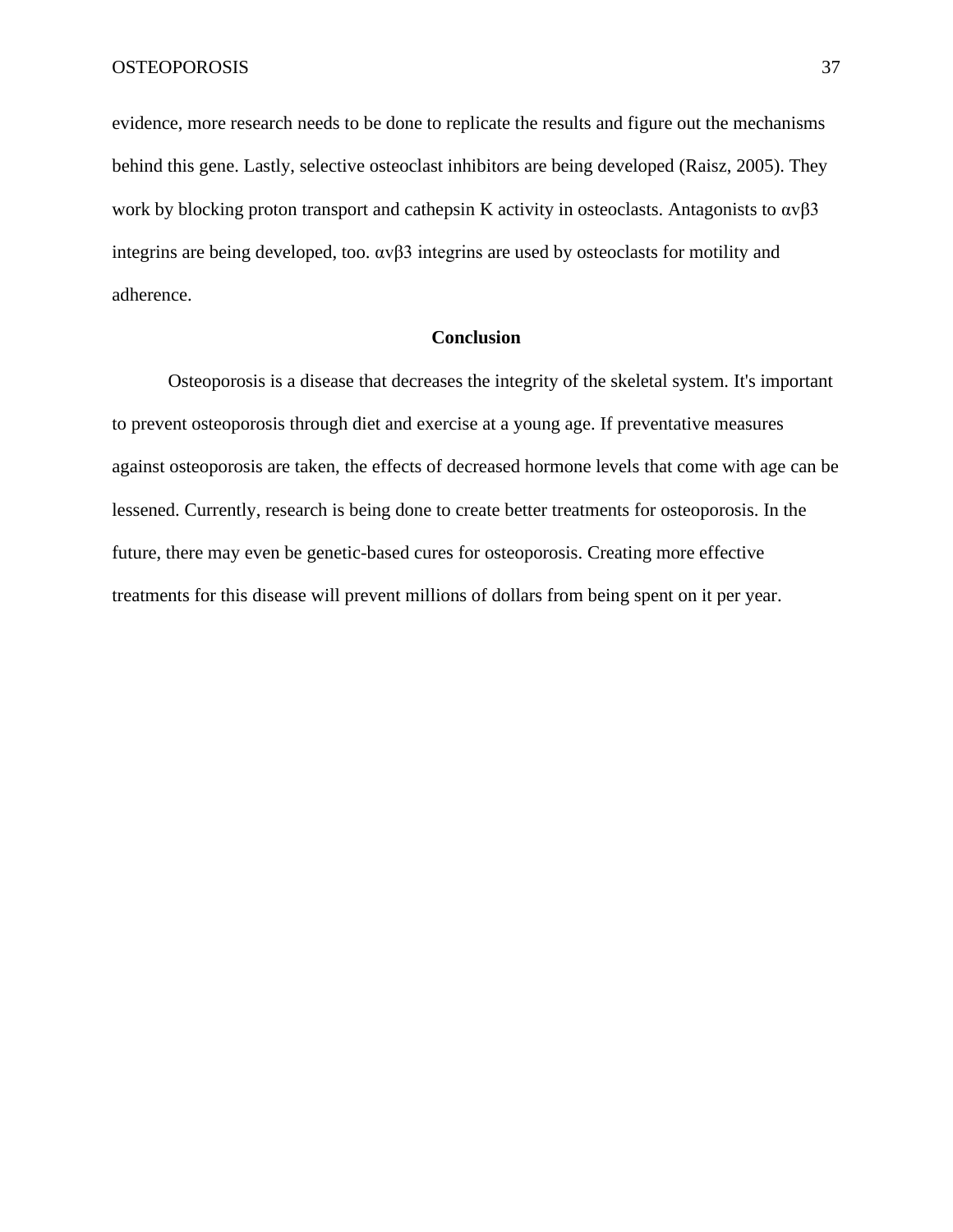### **References**

- Agovino, M., Crociata, A., Sacco, P.L. (2019). Proximity effect in obesity rates in the US: a spatial Markov chains approach. *Social Science & Medicine 220*(1), 301-311. 10.1016/j.socscimed.2018.11.013
- Alshbool, F.Z., Alarcon, C., Wergedal, J., Mohan, S. (2014). A high-calcium diet failed to rescue an osteopenia phenotype in claudin-18 knockout mice. *Physiology Reports 2*(1), e00200. 10.1002/phy2.200
- Black D.M., Dalmas P.D., Eastell R., Reid I.R., Boonen S., Cauley J.A., Cosman F., Lakatos P., Leung P.C., Man Z., Mautalen C., Mesenbrink P., Hu H., Caminis J., Tong K., Rosario-Jansen T., Krasnow J., Hue T.F., Sellmeyer D., … Cummings S.R. (2007). Once-yearly zoledronic acid for treatment of postmenopausal osteoporosis. *The New England Journal of Medicine 336*(18), 1809-1822. 10.1056/NEJMoa067312
- Borer K.T. (2005). Physical activity in the prevention and amelioration of osteoporosis in women. *Sports Medicine 35*(9), 779-830. 10.2165/00007256-200535090-00004
- Brotto M., Bonewald L. (2016). Bone and muscle: interactions beyond mechanical. *Bone 80*(1), 109-114. 10.1016/j.bone.2015.02.010
- Cazzola, R., Porta, M.D., Manoni, M., Iotti, S., Pinotti, L., Maier, J.A. (2020). Going to the roots of reduced magnesium dietary intake: a tradeoff between climate changes and sources. *Heliyon 6*(1), e05390. 10.1016/j.heliyon.2020.e05390
- Cohen A., Dempster D.W., Recker R.R., Lappe J.M., Zhou H., Zwahlen A.M., Müller R., Zhao B., Guo X., Lang T., Saeed I., Liu X.S., Guo E., Cremers S., Rosen C.J., Stein E.M., Nickolas T.L., McMahon D.J., Young P., Shane E. (2013). Abdominal fat is associated with lower bone formation and inferior bone quality in healthy premenopausal women: a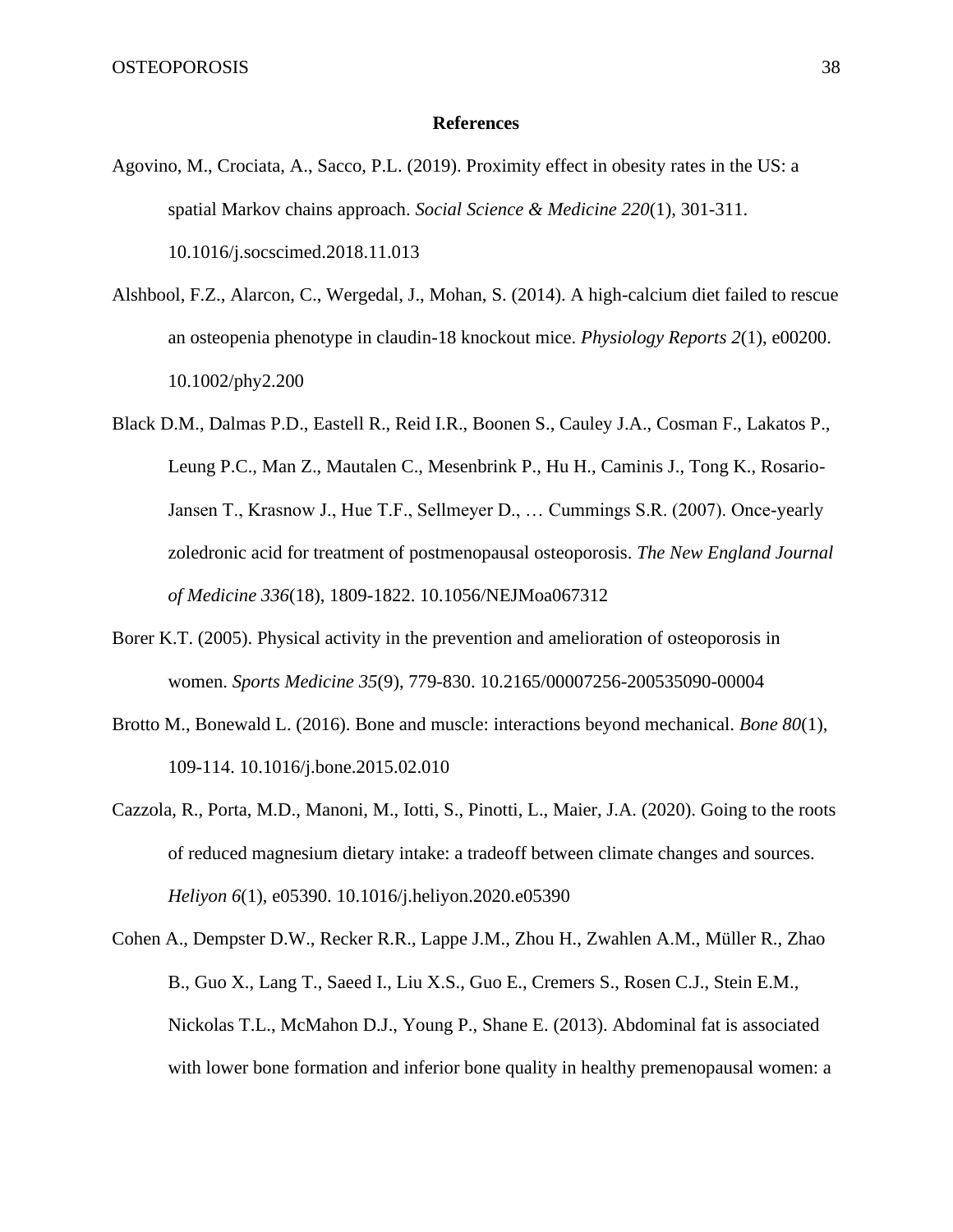transiliac bone biopsy study. *Journal of Clinical Endocrinology and Metabolism 98*(6), 2562-2572. 10.1210/jc.2013-1047

- Cornish, J., Callon, K.E., King, A.R., Cooper, G.J., Reid, I. R. (1998). Systemic administration of amylin increases bone mass, linear growth, and adiposity in adult male mice. *American Physiological Society 275*(4), E694-699. 10.1152/ajpendo.1998.275.4.E694
- Delmas P.D. (2002). Treatment of postmenopausal osteoporosis. *Lancet 359*(1), 2018-2026. 10.1016/S0140-6736(02)08827-X
- Deng A., Peng S., Zheng Y., Yang X., Zhang H., Tan Q., Liang X., Gao H., Li Y., Huang Y., Zhu L., Jacob T.J.C., Chen L., Wang L. (2017). Estradiol activated chloride channels via estrogen receptor- $\alpha$  in the cell membranes of osteoblasts. *American Journal of Physiology Cell Physiology 313*(1), C162-C172. 10.1152/ajpcell.00014.2017
- Dou C., Li N., Ding N., Liu C., Yang X., Kang F., Cao Z., Quan H., Hou T., Xu J., Dong S. (2016). HDAC2 regulated FoxO1 during RANKL-induced osteoclastogenesis. *American Journal of Physiology Cell Physiology 310*(1), C780-C787.

10.1152/ajpcell.00351.2015

- Goetz, T.G., Mamillapalli, R., Devlin, M.J., Robbins, A.E., Majidi-Zolbin, M., Taylor, H.S. (2017). Cross-sex testosterone therapy in ovariectomized mice: addition of low-dose estrogen preserves bone architecture. *American Physiological Society 313*(1), E540- E551. 10.1152/ajpendo.00161.2017
- Gür, A., Çolpan, L., Nas, K., Çevik, R., Saraç, J., Erdogan, F., Düz, Z. (2001). The role of trace minerals in the pathogenesis of postmenopausal osteoporosis and a new effect of calcitonin. *Journal of Bone and Mineral Metabolism 20*(1), 39-43. 10.1007/s774-002- 8445-y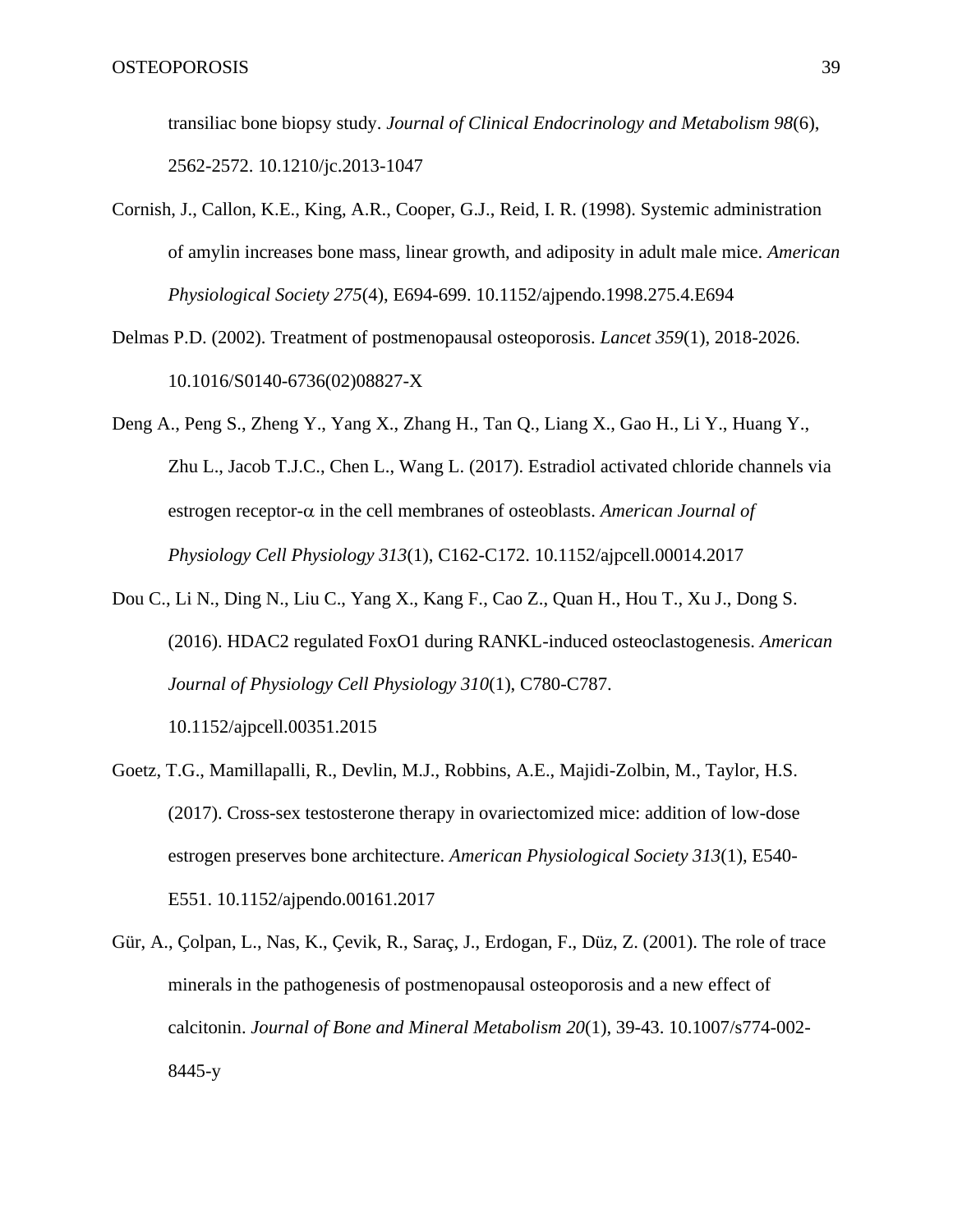- Harlow, L., Sahbani, K., Nyman, J.S., Cardozo, C.P., Bauman, W.A., Tawfeek, H.A. (2017). Daily parathyroid hormone administration enhances bone turnover and preserves bone structure after severe immobilization-induced bone loss. *Physiological Reports 5*(18), e13446. 10.14814/phy2.13446
- Iskrant A.P., Smith R.W. (1969). Osteoporosis in women 45 years and over related to subsequent fractures. *Public Health Reports 84*(1), 33-38.
- Kanis J.A. (2002). Diagnosis of osteoporosis and assessment of fracture risk. *Lancet 359*(1), 1929-1936. 10.1016/S0140-6736(02)08761-5
- Klein-Nulend J., Nijweide P.J., Burger E.H. (2003). Osteocyte and Bone Structure*. Current Osteoporosis Reports 1*(1), 5-10, 2003. 10.1007/s11914-003-0002-y
- Patschan, D., Loddenkemper, K., Buttgereit, F. (2001). Molecular mechanisms of glucocorticoid-induced osteoporosis. *Bone 29*(6), 498-505. 10.1016/s8756- 3282(01)00610-x
- Plotkin L.I., Bruzzaniti A. (2019). Molecular signaling in bone cells: regulation of cell differentiation and survival. *Advanced Protein and Chemical Structure Biology 116*(1), 237-281. 10.1016/bs.apcsb.2019.01.002
- Raisz, L.G. (2005). Pathogenesis of osteoporosis: concepts, conflicts, and prospects. *Journal of Clinical Investigation 115*(12), 3318-3325. 10.1172/JCI27071
- Reid, I. R., Ames, R., Evans, M. C., Sharpe, S., Gamble, G., France, J. T., Lim, T. M., Cundy, T. F. (1992). Determinants of total body and regional bone mineral density in normal postmenopausal women--a key role for fat mass. *The Journal of Clinical Endocrinology and Metabolism*, 75(1), 45–51. [10.1210/jcem.75.1.1619030](https://doi.org/10.1210/jcem.75.1.1619030)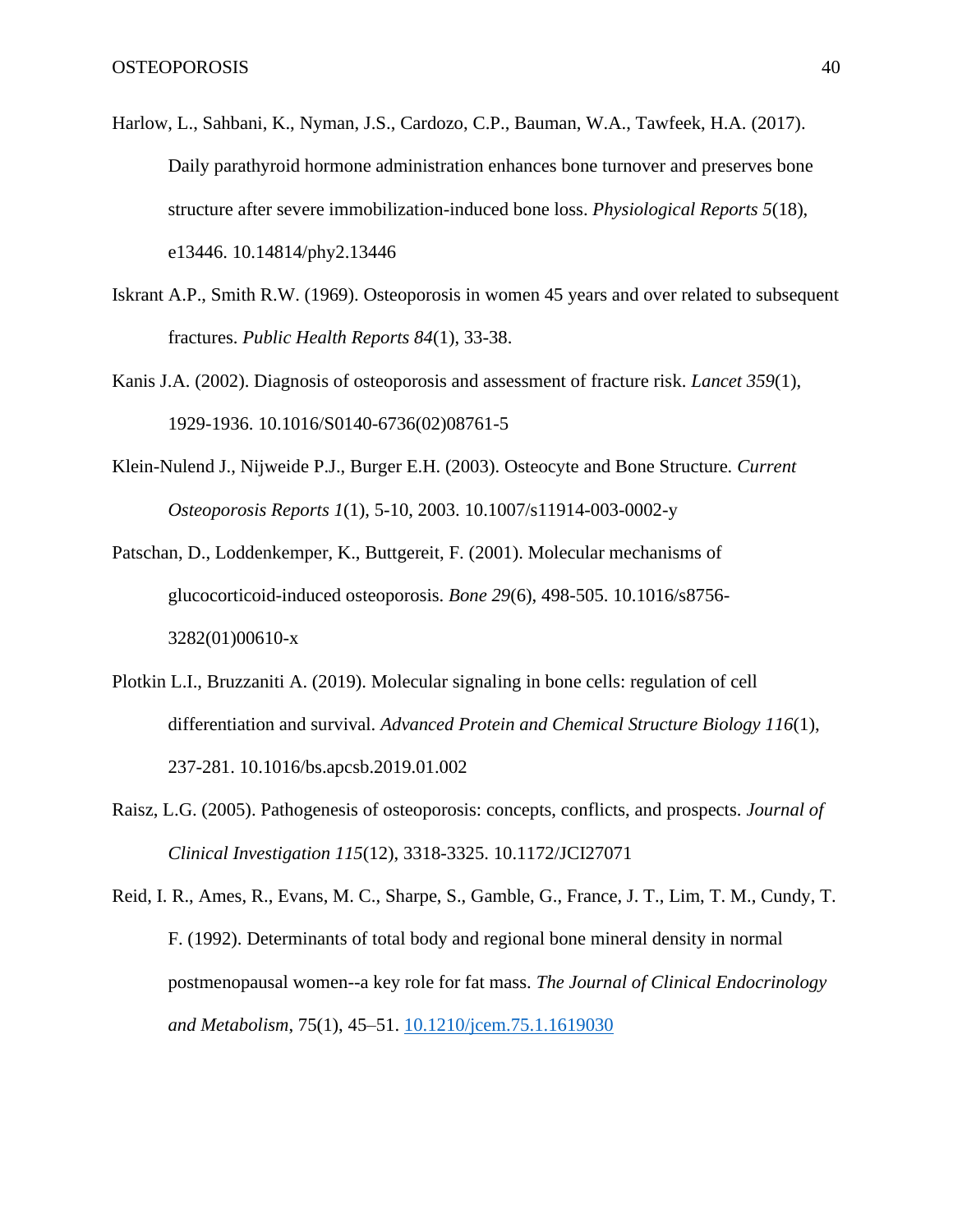- Rosen, C.J., Klibanski, A. (2009). Bone, fat, and body composition: evolving concepts in the pathogenesis of osteoporosis. *The American Journal of Medicine*, 122(5), 409-414. 10.1016/j.amjmed.2008.11.027
- Saul D., Ninkovic M., Komrakova M., Wolff L., Simka P., Gasimov T., Menger B., Hoffmann D.B., Rohde V., Sehmisch S. (2018). Effect of zileuton on osteoporotic bone and its healing, expression of bone, and brain genes in rats. *Journal of Applied Physiology 124*(1), 118-130. 10.1152/japplphysiol.01126.2016
- Scholz-Ahrens, K.E., Delling, G., Stampa,B., Helfenstein, A., Hahna, H.-J., Açil, Y., Timm, W., Hassenpflug, J., Schrezenmeir, J., Glüer, C.-C. (2007). Glucocorticosteroid-induced osteoporosis in adult primiparous Göttingen miniature pigs: effects on bone mineral and mineral metabolism. *American Journal of Physiologic Endocrinology and Metabolism 293*(1), E385-E395. 10.1152/ajpendo.00627.2006
- Shao Y., Wichern E., Childress P.J., Adaway M., Misra J., Klunk A., Burr D.B., Wek R.C., Mosley A.L., Liu Y., Robling A.G., Brustovetsky N., Hamilton J., Jacobs K., Vashishth D., Stayrook K.R., Allen M.R., Wallace J.M., Bidwell J.P. (2019). Loss of Nmp4 optimizes osteogenic metabolism and secretion to enhance bone quality. *American Journal of Physiology Endocrinology and Metabolism 316*(1), E749-E772. 10.1152/ajpendo.00343.2018
- Sharma D., Larriera A.I., Palacia-Mancheno P.E., Gatti V., Fritton J.C., Bromage T.G., Cardoso L., Doty S.B., Fritton S.P. (2018). The effects of estrogen deficiency on cortical bone microporosity and mineralization. *Bone 110*(1), 1-10. 10.1016/j.bone.2018.01.019
- Siris E.S., Miller P.D., Barrett-Connor E., Faulkner K.C., Wehren L.E., Abbott T.A., Berger M.L., Santora A.C., Sherwood L.M. (2001). Identification and fracture outcomes of